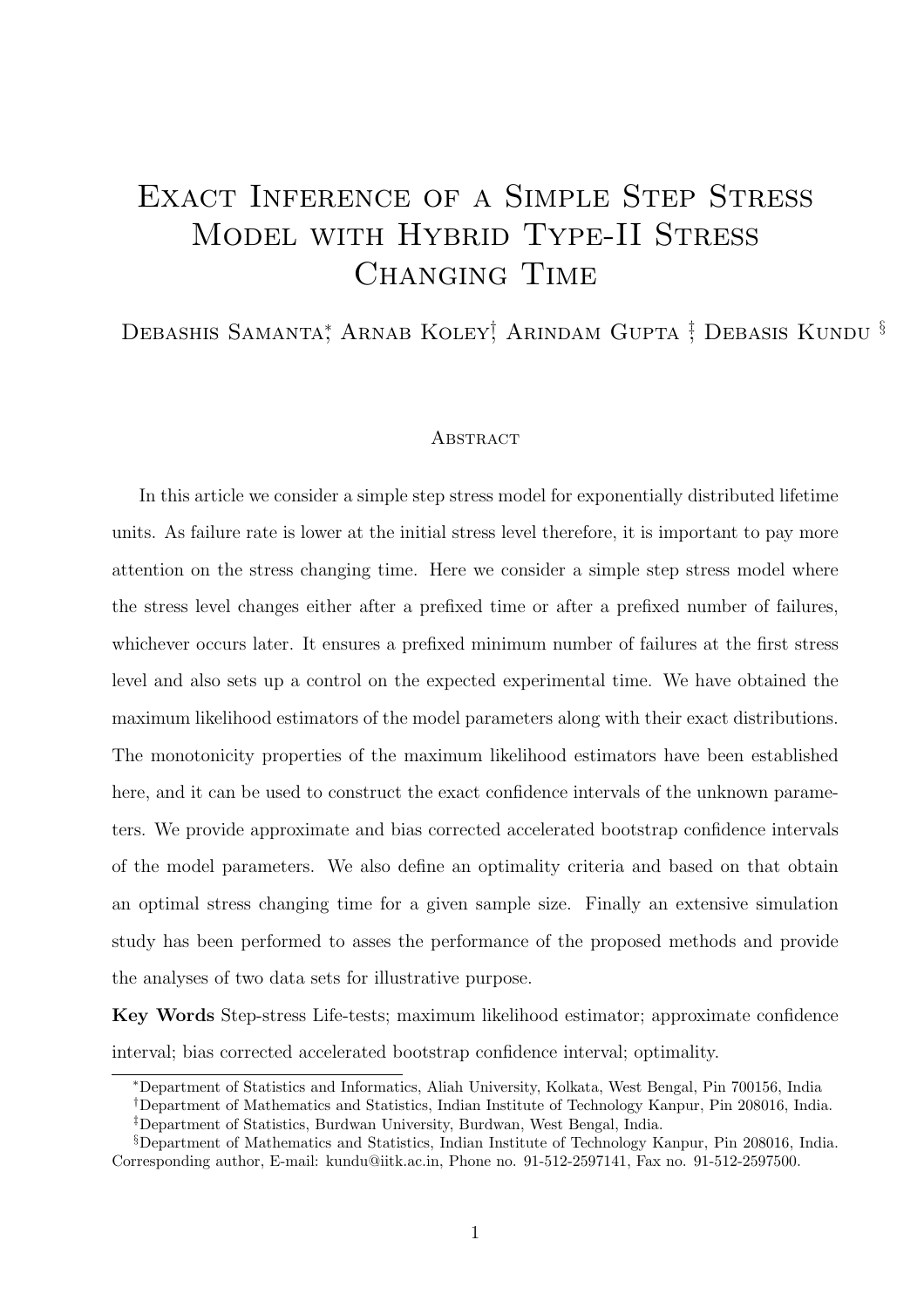## 1 Introduction

The objective of the life testing experiment includes the determination of the expected life of the experimental units at a design condition, the percentage of failing on warranty, the reliability of product on a stressed situation, the dependency of the product life on manufacturing and some other related variables etc. The statistical analysis of any life testing data requires sufficient observations; which becomes very difficult now a days due to high reliability of the products. The accelerated life testing (ALT) is an useful technique to reduce the experimental time and yield failures quickly. One way to reduce the experimental time is to perform the experiment on a stressed conditions. The stress factors that usually used in an ALT experiment are temperature, voltage, humidity, load, pressure etc. A constant stress can be employed to all the units throughout the experiment. Another way to perform the ALT experiment is to increase the stress levels at some prespecified time. Such an ALT experiment is called the step stress life testing (SSLT) experiment. In a SSLT experiment certain number of identical units are put into an experiment and after each prespecified length of time, the stress level is increased to its next level. For simplicity many works on SSLT experiments, such as, Balakrishnan and Xie [9, 8], Mitra et al. [19] have been done by taking only two stress levels. Such a model is called the simple step stress model. Recently Samanta et al. [21] have worked on the order restricted inference of a simple step stress model. For more recent developments on step stress model see the monograph by Kundu and Ganguly [18]. The analysis of the data from SSLT experiment needs a model. Such a model relates the lifetime distributions between different stress levels. The widely used model in this purpose is the cumulative exposure model (CEM) as proposed by Sedyakin [23]. This model relates the distributions under constant stress levels to the distribution under step stress experiment by assuming a Markov property, where the remaining life of units depends only on the current cumulative fraction. This model has been studied extensively by Nelson [20], Bagdonavicius and Nikulin [2] and Ismail [15] and see the references cited therein. An extensive review work on step stress experiment assuming CEM has been done by Balakrishnan [4]. Another step stress model is the tampered failure rate model proposed by Bhattacharyya and Soejoeti [10].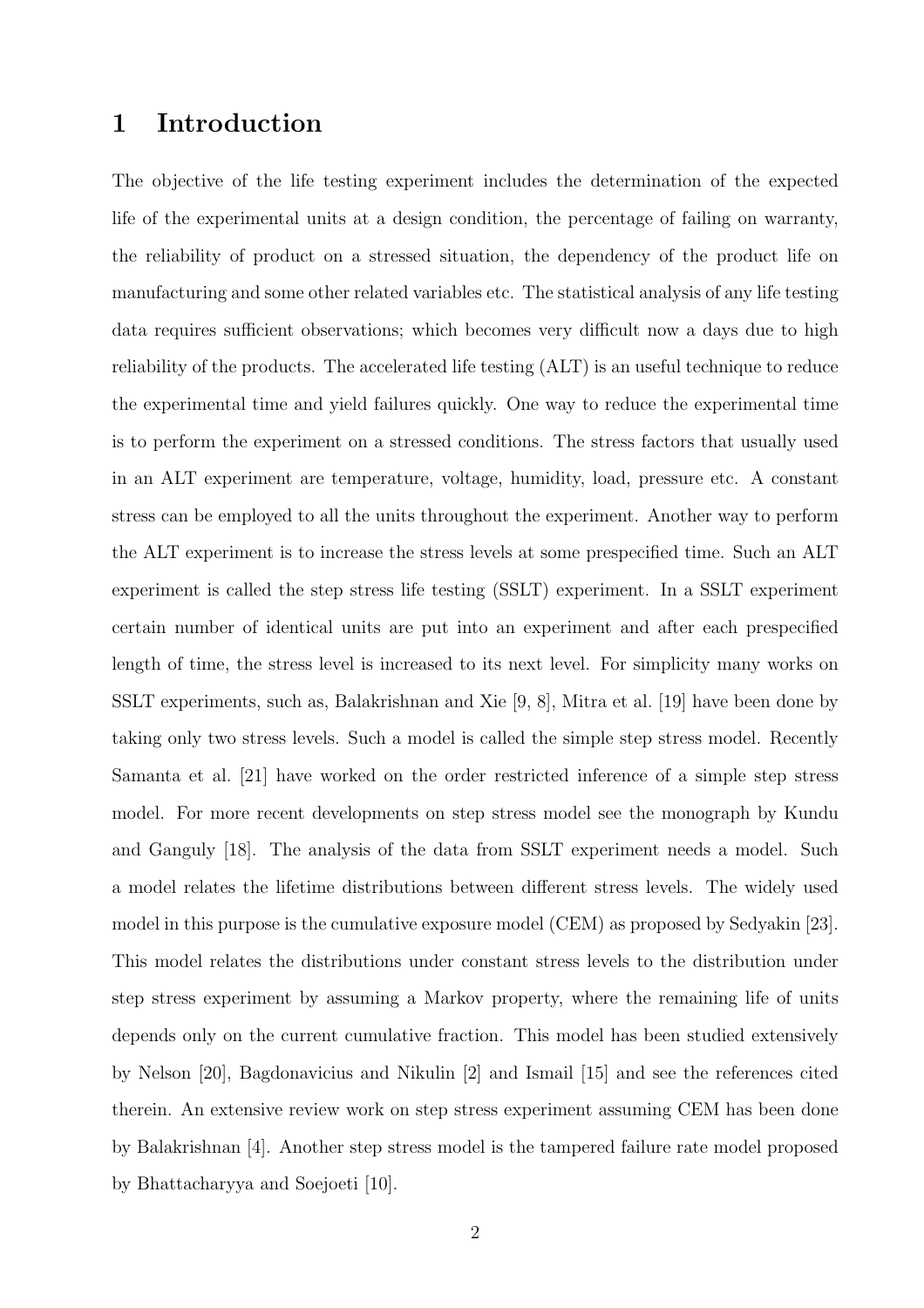The reliability experimenters are mainly interested on the parameter estimates at the normal operating conditions which is usually the first stress level of the experiment. Therefore, more attention needs to be paid on the stress changing time. In most of the SSLT experiment the stress changes either after a prefixed time or after a prefixed number of failures. In the first case there may be a situation where the number of observed failures at the first stress level is zero or very few. In that case the inference on the unknown parameter(s) may not be very reliable. In the second case the stress changing time is random, which has been first considered by Xiong and Milliken [24]. Later this model has been studied by several authors, see for example Kundu and Balakrishnan [16] and Ganguly and Kundu [13]. But in this case the prefixed number of failures may occur too early, where as the experimenter can afford to give some more time at the first stress level which will yield more information about the first stress level. This two problems can be taken care by considering hybrid Type-II stress changing time, i.e., if  $\tau$  is a prefixed time and r is a prefixed number then  $\tau^* = max\{\tau, t_{r:n}\},$ is our stress changing time, where  $t_{r:n}$  is the r−th failure time. This ensures a minimum of r failures at the first stress level and also allows the experimenter to continue the experiment with the initial stress at least time  $\tau$ . Again to control the total experimental time, r and  $\tau$  should be selected very carefully. Hence, the experimenter can prefixed the experimental time and choose the best r and  $\tau$  based on some optimality criteria, among all sets of pair  $(r, \tau)$  for which the expected experimental time is less than the prefixed time. Balakrishnan [4] in an open problem suggested considering inference procedure based on hybrid stress changing time point. The Type-II hybrid stress changing time ensures sufficient failure data at the initial stress level and also it has a control on the expected time of the experiment.

Though the more importance is given on the inference of the parameters at the first stress level by considering the hybrid type stress changing time, the primary objective of an ALT experiment is to reduce the experimental time. Therefore, the selection of the prefixed time  $\tau$  and the prefixed number r should be done very carefully and they cannot be arbitrary. Hence, it is necessary to provide an optimality criteria and the selection of  $\tau$  and r should be based on this criteria. Several criteria, such as, A-optimality, D-optimality, optimality by minimizing Bayes risk have been discussed in the literature. Some key references on step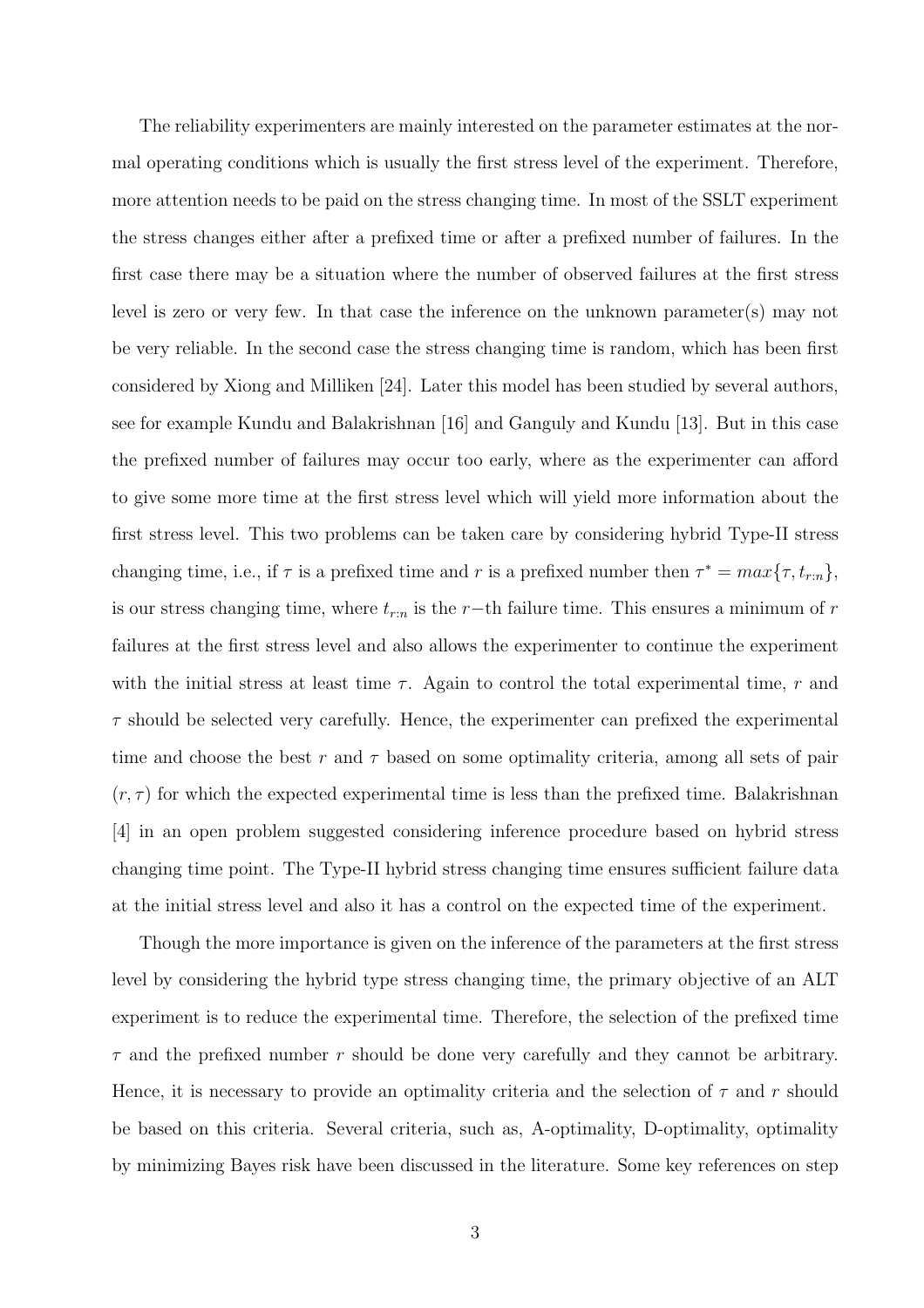stress optimality are Bai et al. [3], Alhadeed and Yang [1], Balakrishnan and Han [5] and the references cited therein for some recent developments.

In this paper we consider a simple step stress model with exponential failure time distribution at different stress levels under the cumulative exposure model assumption. The main objective of this work is to consider the Type-II hybrid stress changing time and draw the related inferences. We have obtained the maximum likelihood estimators (MLEs) of the model parameters and provide the exact distributions of the MLEs. To construct the exact confidence intervals, stochastic monotonicity properties of the MLEs are required which has been established here using the approach used by Balakrishnan and Iliopoulos [6] for different censoring schemes. We have provided an algorithm to construct the bias adjusted bootstrap confidence intervals. We also provide an optimality criteria, and based on that obtain an optimal stress changing time. Extensive simulation study and the analyses of two data sets have been performed for illustrative purpose.

The rest of the article is organized as below. Model assumptions and the MLEs are given in Section 2. In Section 3 we have obtained the exact distributions of the MLEs. Construction of different confidence intervals are provided in Section 4. In Section 5 the simulation results and the analyses of two data sets are provided. An optimality criteria and an algorithm for choosing an optimal scheme based on this criteria are presented in Section 6. Finally the paper has been concluded in Section 7. The proofs of all the theorems and lemmas used are presented in Appendix.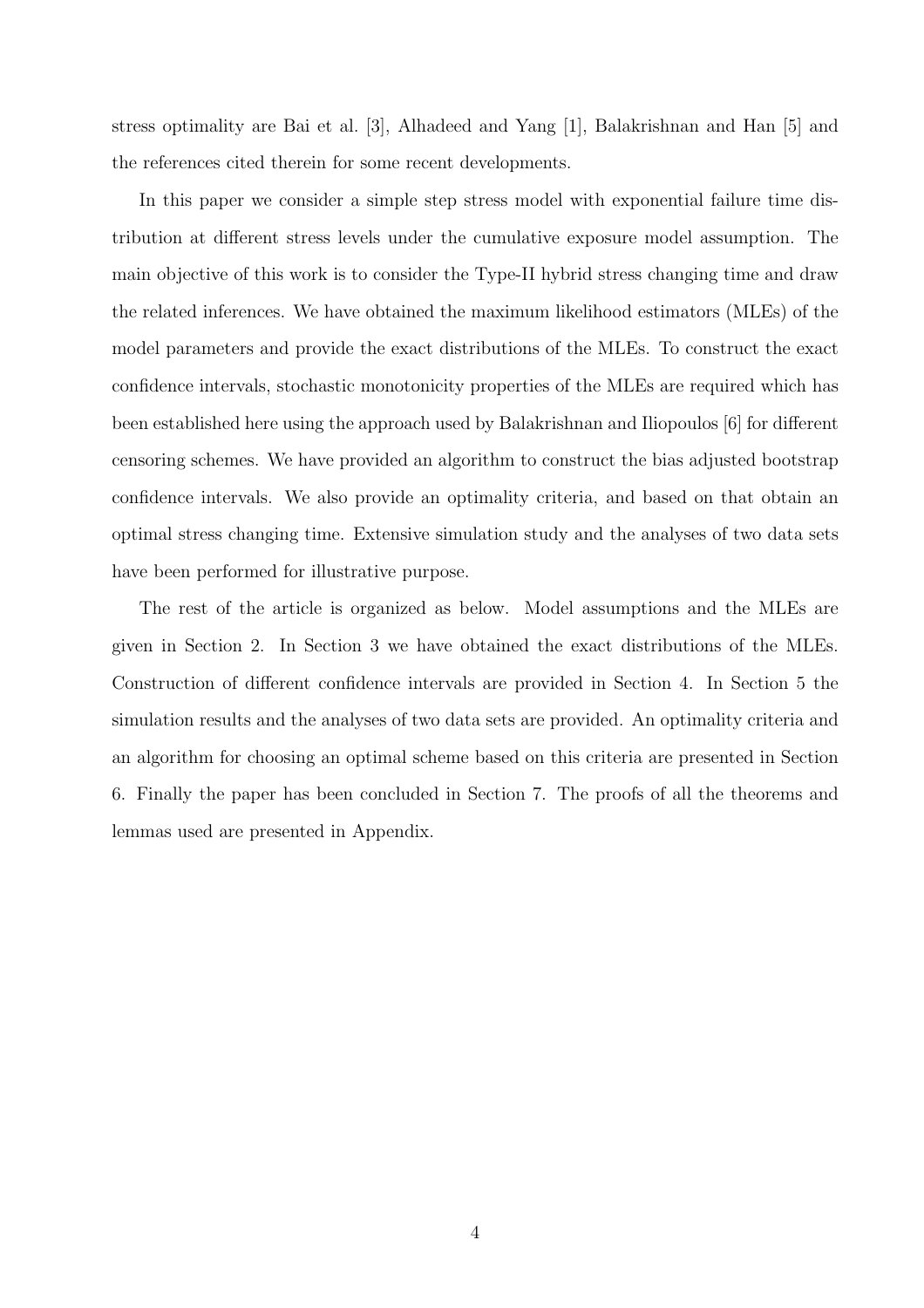## 2 Notations and Model Assumption

### 2.1 Notations

ALT: accelerated life testing.

CDF: cumulative distribution function.

CEM: cumulative exposure model.

MGF: moment generating function.

MLE: maximum likelihood estimator.

PDF: probability density function.

SSLT: step stress life testing.

 $\exp(\theta)$ : exponential random variable with PDF: $\frac{1}{\theta}$  $e^{-\frac{x}{\theta}}$ ;  $x > 0$  $\exp(\mu, \theta)$ : exponential random variable with PDF: $\frac{1}{\theta}$  $e^{-\frac{x-\mu}{\theta}}$ ;  $x > \mu$ 

$$
p(\theta) : 1 - (1 - e^{-\frac{\tau}{\theta}})^n.
$$
  
\n
$$
c_{dj}(\theta) : (-1)^j {n \choose d} {d \choose j} e^{-\frac{\tau}{\theta}(n-d+j)}, \ j = 0, 1, ..., d; \ d = 0, 1, ..., n - 1.
$$
  
\n
$$
f_{GA}(x, \alpha, p) : \frac{\alpha^p}{\Gamma(p)} e^{-\alpha x} x^{p-1}, \ x > 0, \alpha > 0, p > 0.
$$
  
\n
$$
\mu_{dj} : \frac{\tau(n-d+j)}{r}, \ j = 0, 1, ..., d; \ d = 0, 1, ..., r - 1.
$$
  
\n
$$
\mu'_{dj} : \frac{\tau(n-d+j)}{d}, \ j = 0, 1, ..., d; \ d = r, r + 1, ..., n - 1.
$$
  
\n
$$
c_d(\theta) : {n \choose d} (1 - e^{-\frac{\tau}{\theta_1}})^d e^{-\frac{\tau}{\theta}(n-d)}, \ d = 0, 1, ..., n.
$$
  
\n
$$
\Gamma(z, \alpha, p) : \int_{0}^{z} f_{GA}(x, \alpha, p) dx, \ z > 0.
$$

### 2.2 Model Assumptions

Suppose  $n$  identical units are put into a reliability experiment. We consider a simple step stress model with stress levels  $s_1$  and  $s_2$ . The experiment starts with the initial stress level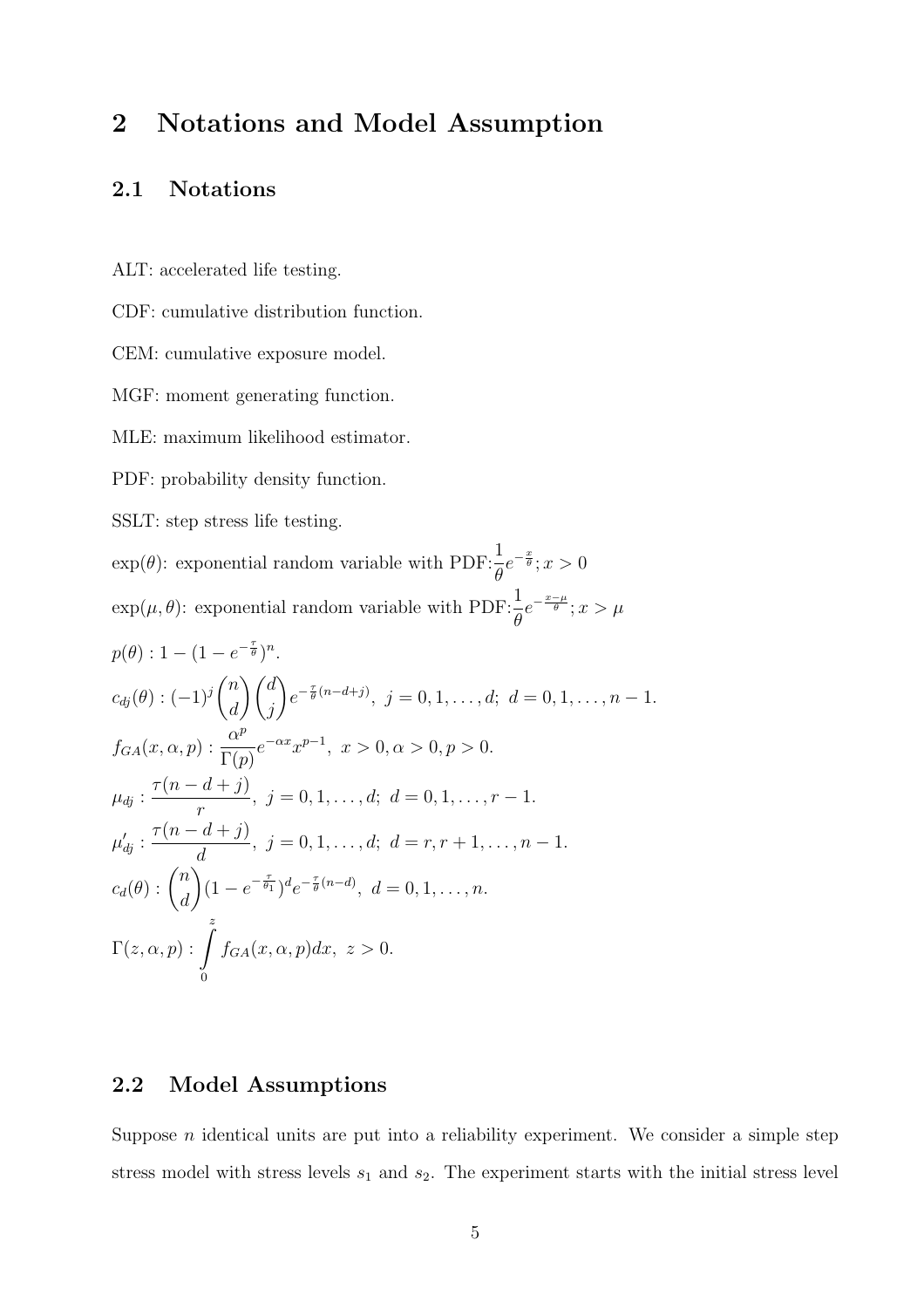$s_1$ , a given prefixed time  $\tau$  and a prefixed number r. The stress level changes to  $s_2$  at a random time  $\tau^* = max\{\tau, t_{r:n}\},$  where  $t_{r:n}$  is the  $r - th$  ordered failure time. Since the expected lifetime is higher in first stress level, therefore to ensure minimum of  $r$  number of failures, we use  $\tau^*$  as the stress changing time. The experiment continues till the last failure occurs. Let D be the number of failures before the time point  $\tau$  and d be the observed value of D. Therefore, the observed failure data must be from one of the following forms:

(a) 
$$
\{t_{1:n} < ... < t_{r:n} < ... < t_{n:n} < \tau\}
$$
 if  $t_{r:n} \leq t_{n:n} \leq \tau$ ,

(b) 
$$
\{t_{1:n} < \ldots < t_{r:n} < \ldots < t_{d:n} < \tau < t_{d+1:n} < \ldots < t_{n:n}\} \quad \text{if} \quad t_{r:n} \leq \tau < t_{n:n},
$$

(c) 
$$
\{t_{1:n} < ... < t_{d:n} < \tau < t_{d+1:n} < ... < t_{r:n} < ... < t_{n:n}\}
$$
 if  $\tau < t_{r:n}$ .

In case  $(a)$ , there is no failure occurred at the stress level  $s_2$ , since all the failures occurred before stress changing time  $\tau$ . Now we provide the likelihood function for all the three cases. In case of (a), the likelihood function of the observed data is

$$
L(\theta_1; data) = \frac{n!}{\theta_1^n} e^{-\frac{\sum_{i=1}^n t_{i:n}}{\theta_1}}.
$$
\n(1)

In case of (b), based on the assumptions of the CEM, the joint PDF of  $\{t_{1:n} < ... <$  $t_{r:n} < ... < t_{d:n} < \tau < t_{d+1:n} < ... < t_{n:n}$  can be written as follows. The joint PDF of  ${t_{1:n} < ... < t_{r:n} < ... < t_{d:n} < \tau}$  is the first d order statistics from a sample of size n from  $\exp(\theta_1)$  which has failed before  $\tau$ , and the rest  $n - d$  did not fail before  $\tau$ . Further, the conditional PDF of  $\{t_{d+1:n} < \ldots < t_{n:n}\}$  given  $\{t_{1:n} < \ldots < t_{r:n} < \ldots < t_{d:n} < \tau\}$  is the order statistics from a sample of size  $n - d$  from  $\exp(\tau, \theta_2)$ . Therefore, the likelihood of the data set is given by

$$
L_1(\theta_1, \theta_2; data) = \frac{c_1}{\theta_1^d} e^{-\frac{D_1^b}{\theta_1}} \times \frac{c_2}{\theta_2^{n-d}} e^{-\frac{D_2^b}{\theta_2}} = \frac{n!}{\theta_1^d \theta_2^{n-d}} e^{-\frac{D_1^b}{\theta_1} - \frac{D_2^b}{\theta_2}}, \tag{2}
$$

where  $c_1 = n(n-1)...(n-d+1)$ ,  $c_2 = (n-d)!$ ,  $D_1^b = \sum_{i=1}^d t_{i:n} + (n-d)\tau$  and  $D_2^b =$  $\sum_{i=d+1}^{n} (t_{i:n} - \tau) = \sum_{i=d+1}^{n} t_{i:n} - (n-d)\tau$ . Similarly, in case (c), the likelihood of the data set is

$$
L_2(\theta_1, \theta_2; data) = \frac{n!}{\theta_1^n \theta_2^{n-r}} e^{-\frac{D_1^c}{\theta_1} - \frac{D_2^c}{\theta_2}}, \tag{3}
$$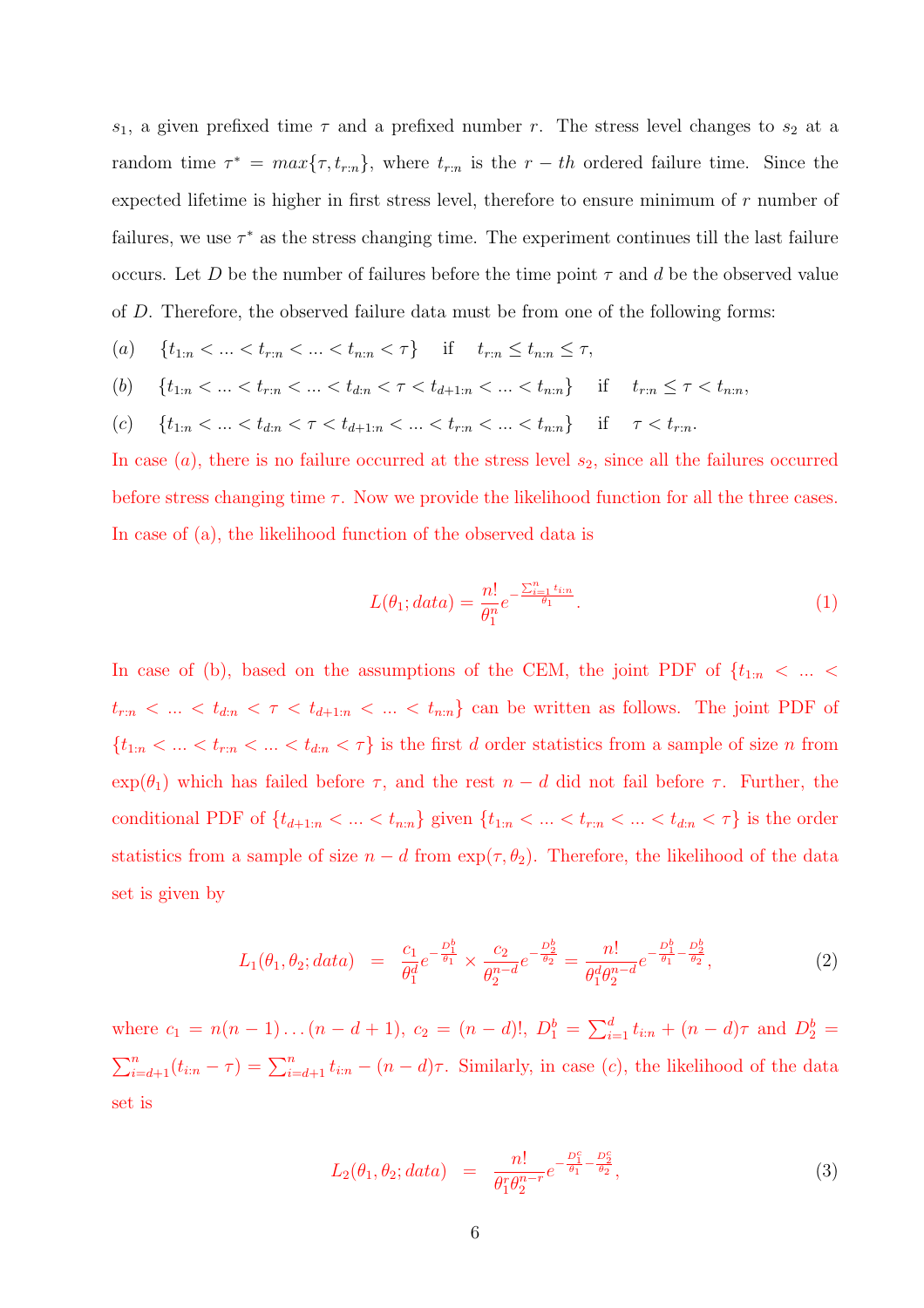where  $D_1^c = \sum_{i=1}^r t_{i:n} + (n-r)t_{r:n}$  and  $D_2^c = \sum_{i=r+1}^n t_{i:n} - (n-r)t_{r:n}$ .

Let us define  $N_1 = max\{r, D\}$  and  $n_1$  be the observed value of  $N_1$ . Hence, the combined likelihood function of (b) and (c) can be written as

$$
L(\theta_1, \theta_2; data) = \frac{n!}{\theta_1^{n_1} \theta_2^{n-n_1}} e^{-\frac{D_1}{\theta_1} - \frac{D_2}{\theta_2}}, \tag{4}
$$

where  $D_1 = \sum_{i=1}^{n_1} t_{i:n} + (n - n_1)\tau^*$  and  $D_2 = \sum_{i=n_1+1}^{n} t_{i:n} - (n - n_1)\tau^*$ .

Note that the MLEs of both  $\theta_1$  and  $\theta_2$  exist only if  $N_1 \leq n-1$ , and in this case the MLEs of  $\theta_1$  and  $\theta_2$  are obtained by maximizing (4) and is given by

$$
\widehat{\theta}_1 = \frac{D_1}{n_1}
$$
 and  $\widehat{\theta}_2 = \frac{D_2}{n - n_1}$ .

## 3 Exact Distribution of MLEs

In this section we consider the exact conditional distribution of  $\hat{\theta}_1$  and  $\hat{\theta}_2$  conditioning on  $A = \{N_1 \leq n-1\}$ . To obtain the exact distributions of  $\widehat{\theta}_1$  and  $\widehat{\theta}_2$  we will use the uniqueness property of the moment generating function. The conditional probability density function (PDF) of  $\widehat{\theta}_1$  and  $\widehat{\theta}_2$  are given in Theorem 1 and Theorem 2, respectively.

**Theorem 1.** *The PDF of*  $\widehat{\theta}_1$  *conditioning on the event A is given by* 

$$
f_{\hat{\theta}_1|n_1 \in A}(t_1) = \frac{1}{p(\theta_1)} \left[ \sum_{d=0}^{r-1} \sum_{j=0}^d c_{dj}(\theta_1) f_{GA}(t_1 - \mu_{dj}, \frac{r}{\theta_1}, r) + \sum_{d=r}^{n-1} \sum_{j=0}^d c_{dj}(\theta_1) f_{GA}(t_1 - \mu_{dj}', \frac{d}{\theta_1}, d) \right]
$$

*Proof.* See Appendix A.1.

**Theorem 2.** *The PDF of*  $\widehat{\theta}_2$  *conditioning on* A *is given by* 

$$
f_{\hat{\theta}_2|n_1\in A}(t_2) = \frac{1}{p(\theta_1)} \Bigg[ \sum_{d=0}^{r-1} c_d(\theta_1) f_{GA}(t_2, \frac{n-r}{\theta_2}, n-r) + \sum_{d=r}^{n-1} c_d(\theta_1) f_{GA}(t_2, \frac{n-d}{\theta_2}, n-d) \Bigg].
$$

*Proof.* See Appendix A.2.

The PDF of  $\hat{\theta}_1$  is the generalized mixture of gamma distributions and the PDF of  $\hat{\theta}_2$  is the mixture of gamma distributions. Since the exact distributions are quite complicated,

 $\Box$ 

 $\Box$ 

.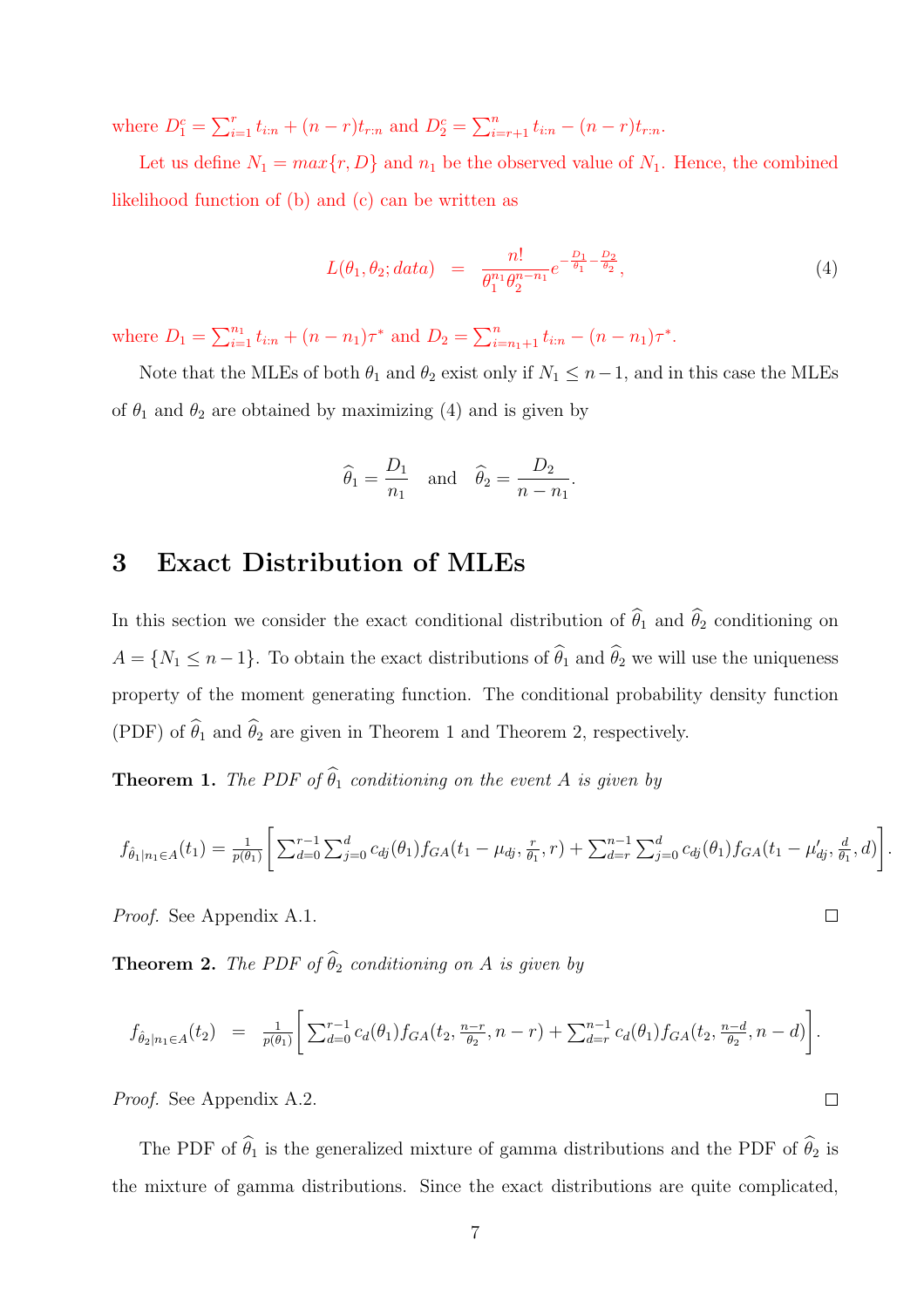we provide plots of the PDF. The shape of the PDF of  $\hat{\theta}_1$  and  $\hat{\theta}_2$  along with the histogram for different values of n, r and  $\tau$  are given in Figure 1. In each case the PDF plot and the histogram match quite well. It has been observed that the distribution of  $\hat{\theta}_1$  is multimodal, specially for small sample size and  $\widehat{\theta}_2$  has an unimodal density function. The PDF of  $\widehat{\theta}_1$ gradually becomes unimodal as sample size increases.



**Figure 1:** PDF plot of  $\widehat{\theta}_1$  and  $\widehat{\theta}_2$  along with the histogram for  $\theta_1 = 2$  and  $\theta_2 = 1$ .

## 4 Different Types of Confidence Interval

In this section we consider the construction of two type of confidence intervals (CIs) *viz.* approximate and bootstrap confidence interval. In case of bootstrap confidence interval the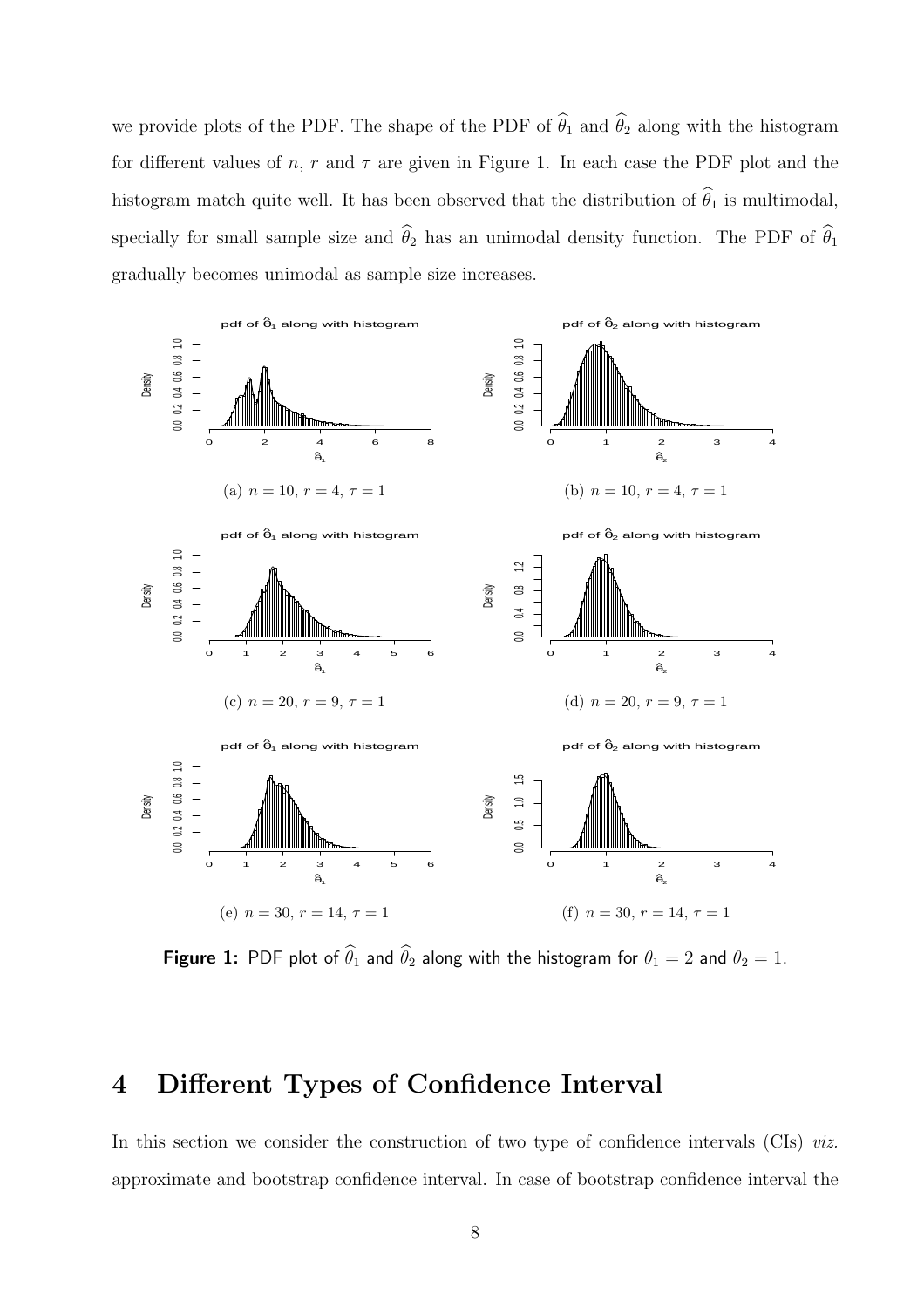performance of percentile bootstrap was not satisfactory and hence we consider bias corrected accelerated (BCa) bootstrap confidence intervals.

### 4.1 Approximate Confidence Interval

In this subsection we will explain the method of constructing the approximate CIs of  $\theta_1$  and  $\theta_2$ . The Approximate CIs of  $\theta_1$  and  $\theta_2$  can be constructed based on the conditional CDF of  $\widehat{\theta}_1$  and  $\widehat{\theta}_2$ . It is to be noted that the following two lemmas are necessary for the construction of approximate CIs.

Lemma 1. *For any*  $x > 0$ ,  $P_{\theta_1|n_1 \in A}(\hat{\theta}_1 \leq x)$  *is monotonically decreasing function of*  $\theta_1$ *.* 

*Proof.* See Appendix A.3.

Lemma 2. For any  $x > 0$ ,  $P_{\theta_2|n_1 \in A}(\hat{\theta}_2 \leq x)$  is monotonically decreasing function of  $\theta_2$ .

*Proof.* See Appendix A.4.

A very common method of constructing the approximate CIs of  $\hat{\theta}_1$  and  $\hat{\theta}_2$  is pivoting the CDF of MLE, which requires the above two monotonicity property of CDF of  $\widehat{\theta}_1$  and  $\widehat{\theta}_2$ . Balakrishnan and Iliopoulos [6, 7] provide a formal proof of the monotonicity of CDFs of MLEs using three monotonicity lemmas. Here also we have used the same approach to prove the above two lemmas. This property ensures the invertability of the CDFs. Several authors including Chen and Bhattacharya [11], Kundu and Basu [17], Childs et al. [12] have explained the method of constructing approximate CIs by assuming the monotonicity property of CDFs of MLEs. Let  $\theta_{iL}$  and  $\theta_{iU}$  be the lower and upper limit of a 100(1 –  $\alpha$ )% approximate CI of  $\hat{\theta}_i$  ( $i = 1, 2$ ). If  $\hat{\theta}_1^{obs}$  is the observed value of  $\hat{\theta}_1$  then using the Lemma 1,  $\theta_{1L}$  and  $\theta_{1U}$  can be obtained by solving the following equations:

$$
1 - \frac{\alpha}{2} = \frac{1}{p(\theta_{1L})} \left[ \sum_{d=0}^{r-1} \sum_{j=0}^{d} c_{dj}(\theta_{1L}) \Gamma(\hat{\theta}_{1}^{obs} - \mu_{dj}, \frac{r}{\theta_{1L}}, r) + \sum_{d=r}^{n-1} \sum_{j=0}^{d} c_{dj}(\theta_{1L}) \Gamma(\hat{\theta}_{1}^{obs} - \mu_{dj}', \frac{d}{\theta_{1L}}, d) \right],
$$
\n(5)

 $\Box$ 

 $\Box$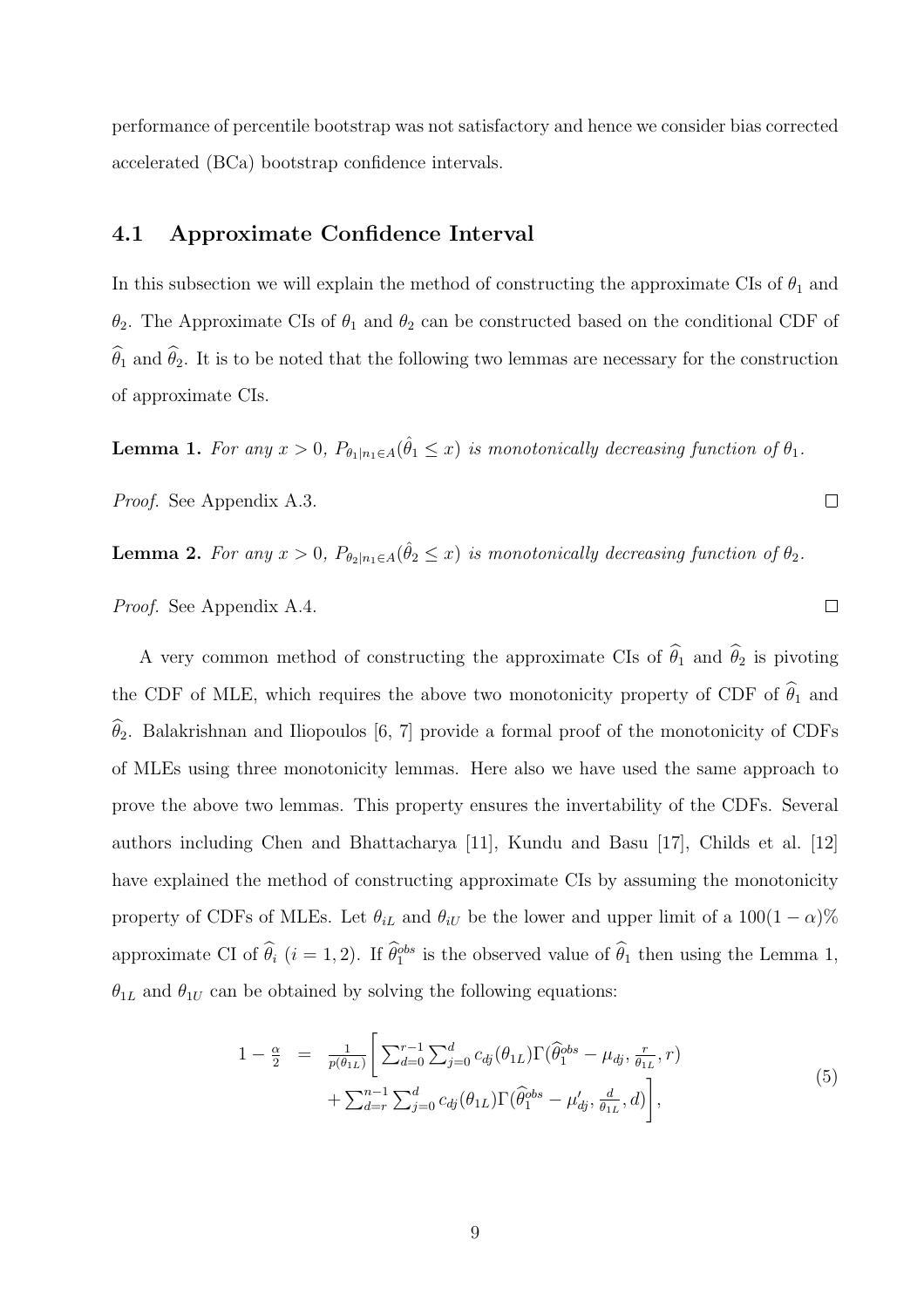$$
\frac{\alpha}{2} = \frac{1}{p(\theta_{1U})} \Bigg[ \sum_{d=0}^{r-1} \sum_{j=0}^{d} c_{dj}(\theta_{1U}) \Gamma(\widehat{\theta}_{1}^{obs} - \mu_{dj}, \frac{r}{\theta_{1U}}, r) + \sum_{d=r}^{n-1} \sum_{j=0}^{d} c_{dj}(\theta_{1U}) \Gamma(\widehat{\theta}_{1}^{obs} - \mu_{dj}', \frac{d}{\theta_{1U}}, d) \Bigg].
$$
\n(6)

Now let the observed value of  $\theta_2$  be  $\theta_2^{obs}$ . The equations for obtaining  $\theta_{2L}$  and  $\theta_{2U}$  are

$$
1 - \frac{\alpha}{2} = \frac{1}{p(\hat{\theta}_1^{obs})} \Bigg[ \sum_{d=0}^{r-1} c_d(\hat{\theta}_1^{obs}) \Gamma(\hat{\theta}_2^{obs}, \frac{n-r}{\theta_{2L}}, n-r) + \sum_{d=r}^{n-1} c_d(\hat{\theta}_1^{obs}) \Gamma(\hat{\theta}_2^{obs}, \frac{n-d}{\theta_{2L}}, n-d) \Bigg],
$$
\n
$$
(7)
$$

$$
\frac{\alpha}{2} = \frac{1}{p(\hat{\theta}_1^{obs})} \Bigg[ \sum_{d=0}^{r-1} c_d(\hat{\theta}_1^{obs}) \Gamma(\hat{\theta}_2^{obs}, \frac{n-r}{\theta_{2U}}, n-r) + \sum_{d=r}^{n-1} c_d(\hat{\theta}_1^{obs}) \Gamma(\hat{\theta}_2^{obs}, \frac{n-d}{\theta_{2U}}, n-d) \Bigg].
$$
 (8)

In Lemma 3 we will show that the solution of equations 5 and 6 and equations 7 and 8 always exist, i.e, approximate CIs of  $\theta_i$  ( $i = 1, 2$ ) always exists.

**Lemma 3.** *For*  $i = 1, 2$ *, and fixed*  $x > 0$ *,* 

$$
\lim_{\theta_i \to \infty} P_{\theta_i}(\widehat{\theta}_i \le x | n_1 \in A) = 0
$$

*and*

$$
\lim_{\theta_i \to 0} P_{\theta_i}(\widehat{\theta}_i \le x | n_1 \in A) = 1.
$$

*Proof.* See Appendix A.5.

Hence using the above lemmas we can construct the approximate CIs of model parameters by solving the corresponding above equations. The performance of approximate CIs are evaluated through simulation study in section 6.

### 4.2 Bootstrap Confidence Interval

The exact conditional distribution of MLEs are quite complicated and hence the construction of the approximate confidence intervals are not very easy. Another alternative is to consider bootstrap CIs. In this subsection we will provide an algorithm to construct the

 $\Box$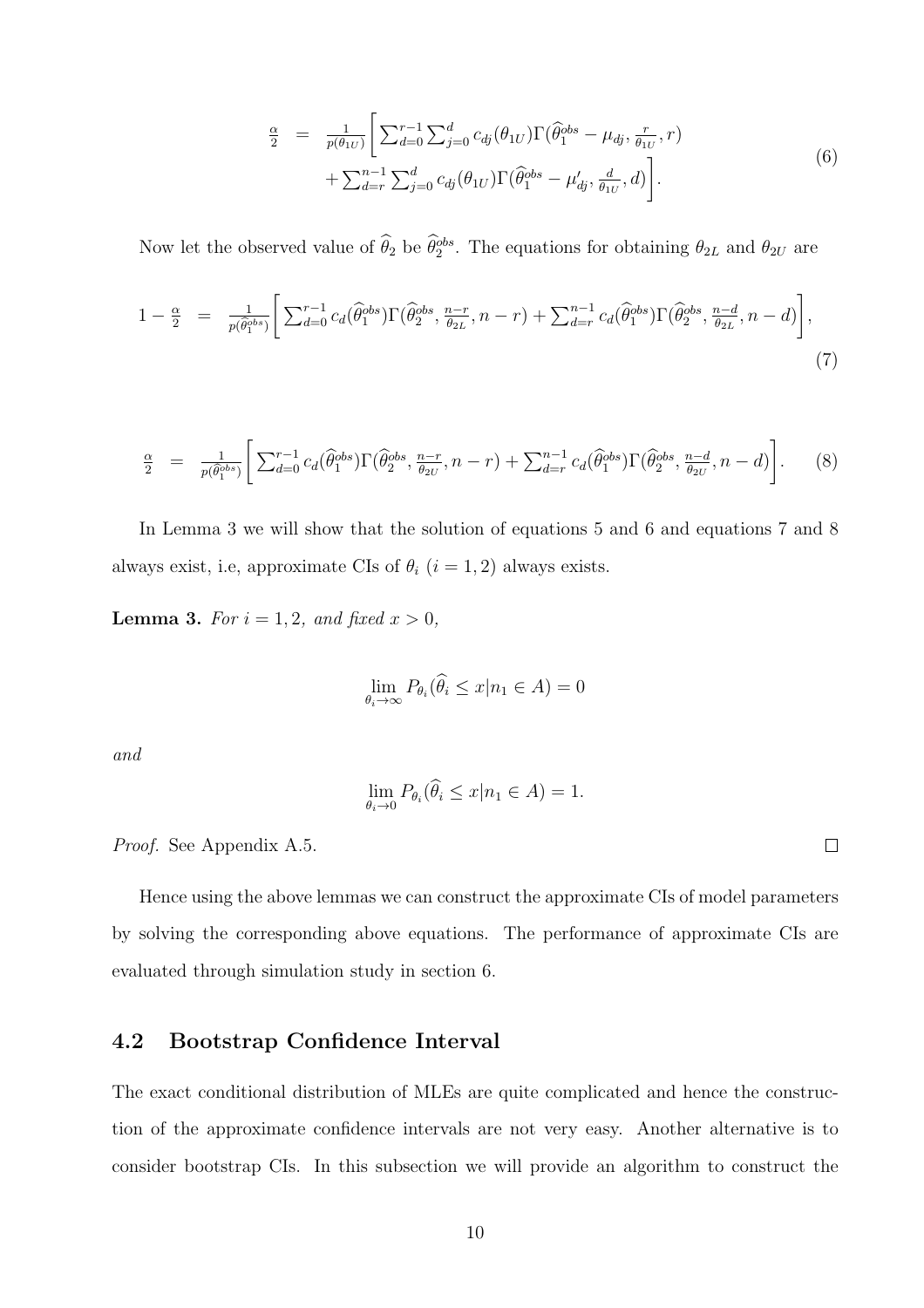BCa bootstrap CIs of  $\theta_1$  and  $\theta_2$ .

#### Algorithm 1

- 1. For a given *n*, *r*, *r* and the original sample  $\{t_{1:n}, \ldots, t_{n:n}\}$ , obtain  $\widehat{\theta}_1$  and  $\widehat{\theta}_2$ , the MLEs of  $\theta_1$  and  $\theta_2$  respectively.
- 2. Simulate a sample of size *n*, say,  $\{t_{1:n}^*, \ldots, t_{n_1:n}^*, t_{n_1+1:n}^*, \ldots, t_{n:n}^*\}$  from (??) with parameters  $\widehat{\theta}_1$  and  $\widehat{\theta}_2$ .
- 3. Using the new sample obtained in the previous step, estimate the MLEs of  $\theta_1$  and  $\theta_2$ , say  $\theta_1^1$  and  $\theta_2^1$ , respectively.
- 4. Repeat steps 2-3, B times and obtain  $\hat{\theta}_1^1, \ldots, \hat{\theta}_1^B$  and  $\hat{\theta}_2^1, \ldots, \hat{\theta}_2^B$ .
- 5. To construct  $100(1-\alpha)$ % BCa bootstrap CI of  $\theta_1$ , arrange  $\hat{\theta}_1^1, \ldots, \hat{\theta}_1^B$  in ascending order and let denote the ordered MLEs as  $\hat{\theta}_1^{(1)}$  $\hat{\theta}_1^{(1)}, \ldots, \hat{\theta}_1^{(B)}$  $\frac{(D)}{1}$ .

A two sided  $100(1-\alpha)\%$  BCa bootstrap confidence interval for  $\theta_1$  is  $(\hat{\theta}_1^{([\alpha_1 B])}$  $\hat{\theta}_1^{([\alpha_1 B])}, \hat{\theta}_1^{([\alpha_2 B])}$  $\binom{(\alpha_2 B)}{1},$ where,  $\alpha_1 = \Phi\{\hat{z}_0 + \frac{\hat{z}_0 + z_{1-\alpha/2}}{1 - a(\hat{z}_0 + z_{1-\alpha})}\}$  $\frac{\widehat{z}_0 + z_{1-\alpha/2}}{1 - a(\widehat{z}_0 + z_{1-\alpha/2})}$  and  $\alpha_2 = \Phi\{\widehat{z}_0 + \frac{\widehat{z}_0 + z_{\alpha/2}}{1 - a(\widehat{z}_0 + z_{\alpha/2})}\}$  $\frac{z_0+z_{\alpha/2}}{1-a(\hat{z}_0+z_{\alpha/2})}\}, [x]$  denotes the largest integer less than or equals to x. Here  $\Phi(\cdot)$  denotes the CDF of the standard normal distribution,  $z_{\alpha}$  is the upper  $\alpha$ -point of the standard normal distribution, and

$$
\widehat{z}_0 = \Phi^{-1} \bigg\{ \frac{\# \text{ of } \widehat{\theta}_1^{(j)} < \widehat{\theta}_1}{B} \bigg\}.
$$

An estimate of the acceleration factor a is

$$
\widehat{a} = \frac{\sum_{i=1}^{n_1} \left[ \widehat{\theta}_1^{(\cdot)} - \widehat{\theta}_1^{(i*)} \right]^3}{6 \left\{ \sum_{i=1}^{n_1} \left[ \widehat{\theta}_1^{(\cdot)} - \widehat{\theta}_1^{(i*)} \right]^2 \right\}^{3/2}},
$$

where  $\hat{\theta}_1^{(i*)}$  is the MLE of  $\theta_1$  based on the original sample with the *i*-th observation deleted, and

$$
\widehat{\theta}_1^{(\cdot)} = \frac{1}{n_1} \sum_{i=1}^{n1} \widehat{\theta}_1^{(i*)}.
$$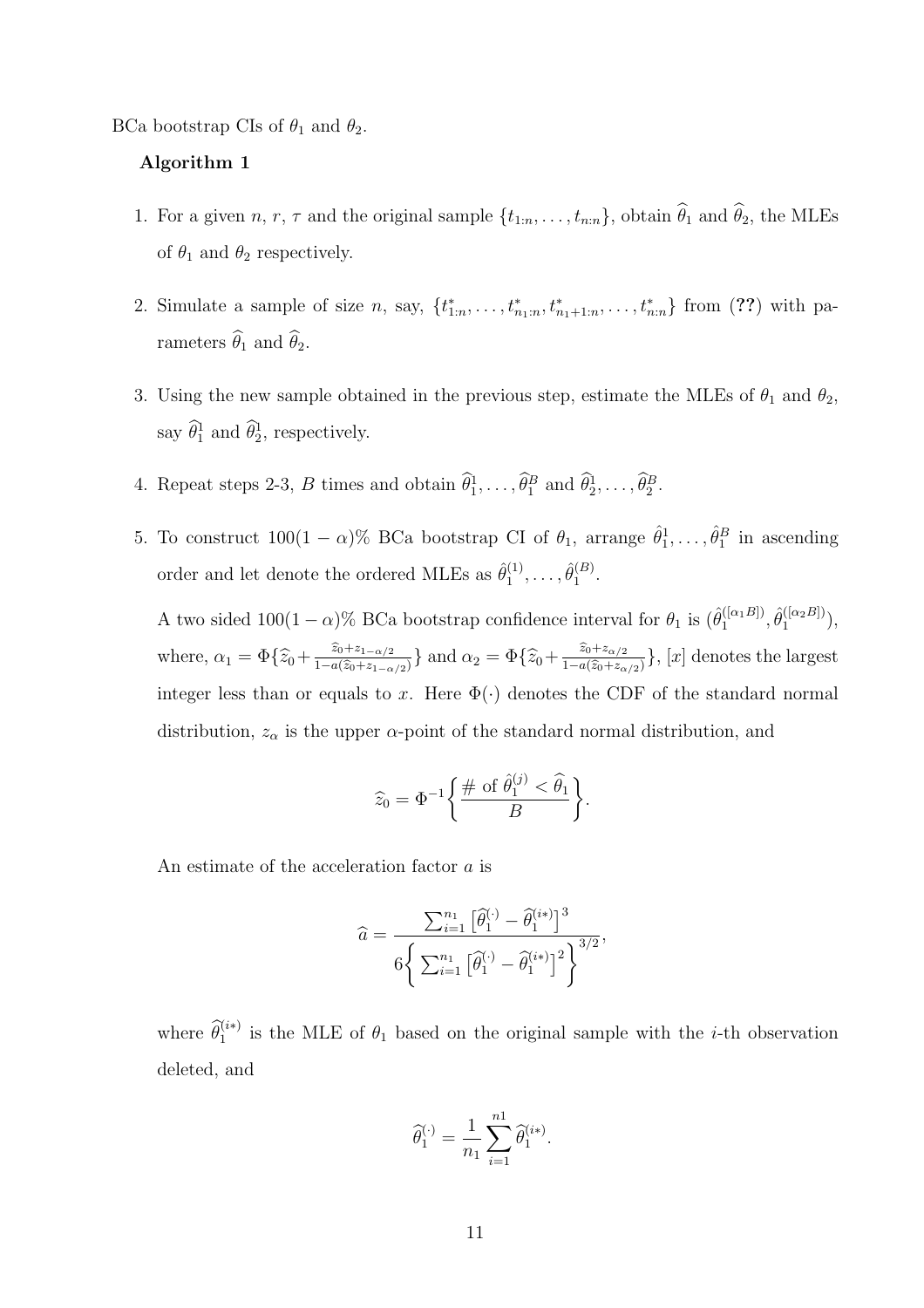6. A two sided  $100(1 - \alpha)$ % BCa bootstrap confidence interval of  $\theta_2$  can be constructed following the same way as explained in Step 5 for  $\theta_1$ .

## 5 Simulation and Data Analysis

### 5.1 Simulation

In this subsection the model performance has been assessed by an extensive simulation study. Simulation results are provided for two sets of parameter values and for different  $(\tau, r)$  combinations. In the first set we have considered  $\{\theta_1 = 2.0, \theta_2 = 1.0\}$ , whereas in the second set  $\{\theta_1 = 4.0, \theta_2 = 1.5\}$ . In the second set of parameter assumptions the rate of increase of the stress factor is higher than that of the first set. All the simulation results are based on 5000 replications. The MLEs of parameters along with the mean square errors (MSEs) are given in Tables 1 and 2. The average length (AL) and the coverage percentage (CP) of the 95% approximate and bias adjusted bootstrap confidence intervals are also provided in Table 1 and 2.

From the simulation results it has been observed the MLEs of  $\theta_1$  and  $\theta_2$  converge to the respective true parameter values and MSEs also decrease as the sample size n increases. In all the cases the coverage percentages of both, approximate and bias adjusted bootstrap, confidence intervals are very close to the nominal value. The average length of CIs also decreases as n increases and coverage percentages remains close to the nominal value. Again in most of the cases, for fixed n and  $\tau$  if we increase r the MSEs and the ALs of CIs of  $\theta_1$  gradually decreases and those for  $\theta_2$  increases slowly. Comparing both the confidence intervals, BCa bootstrap CIs provide shorter length than the approximate CIs, even for a small sample size. Therefore, for satisfactory performance of BCa CIs and its computational simplicity we propose to use BCa confidence intervals.

### 5.2 Data Analysis

In this subsection we have analyzed one simulated data set and a real data set for illustrative purposes. In both the analyses we have provided the MLEs, and the associated 90%, 95%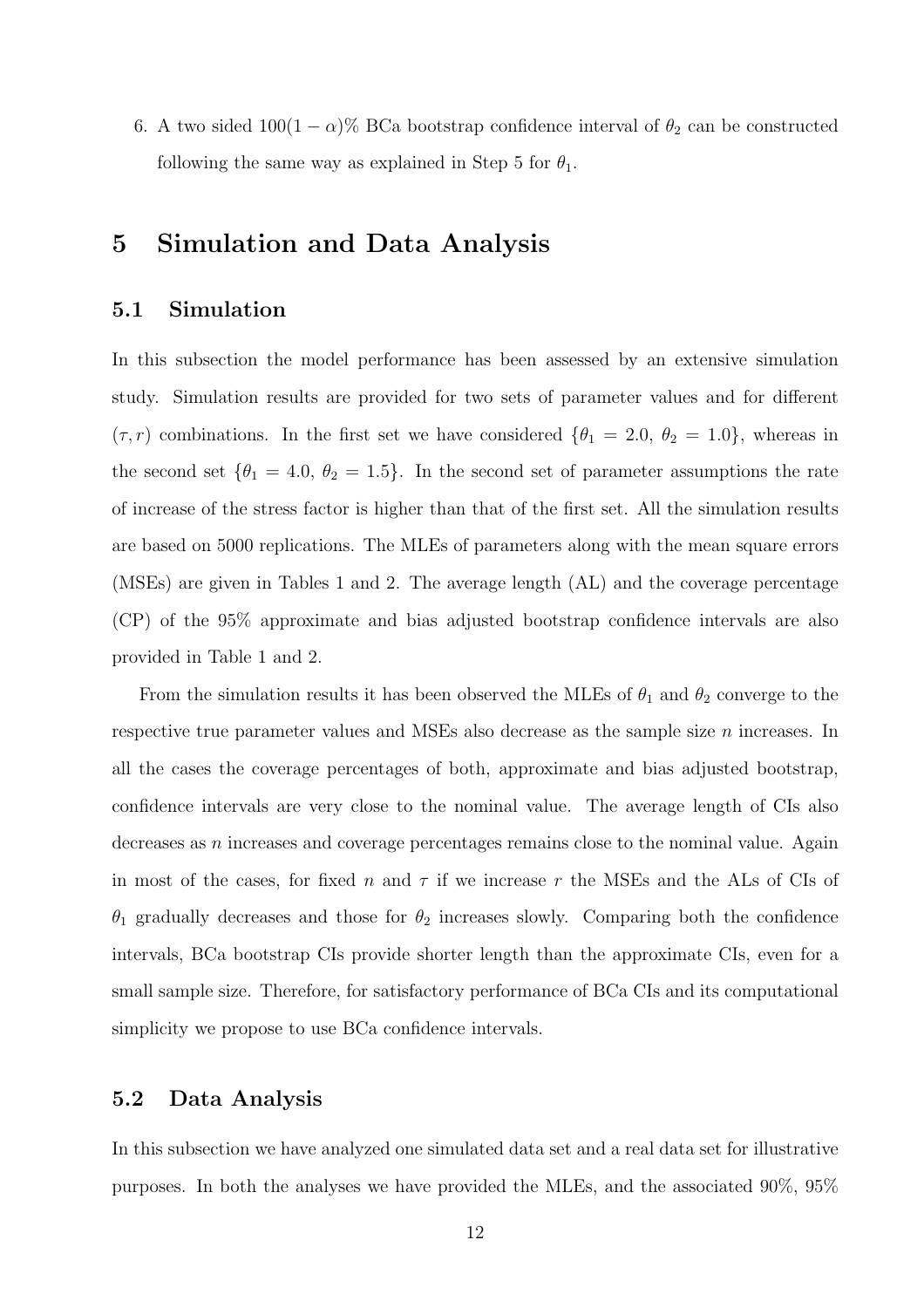| $\, n$ | $\boldsymbol{r}$ | $\tau$  | Parameter                | AE                  | MSE              | AL-Approx            | $CP$ -Approx         | AL-Boot BCa      | CP-Boot BCa        |
|--------|------------------|---------|--------------------------|---------------------|------------------|----------------------|----------------------|------------------|--------------------|
| $10\,$ | $\overline{4}$   | $1.0\,$ | $\theta_1$<br>$\theta_2$ | 2.1354<br>1.0005    | 0.8360<br>0.1987 | 6.2211<br>3.0105     | 95.26<br>$96.12\,$   | 4.0452<br>2.1518 | 96.70<br>94.92     |
| $10\,$ | $\overline{4}$   | $1.5\,$ | $\theta_1$<br>$\theta_2$ | 2.1988<br>1.0002    | 0.9056<br>0.2385 | 5.5606<br>4.4763     | 94.82<br>96.70       | 4.0784<br>2.4969 | 94.88<br>94.88     |
|        |                  |         |                          | 2.0498              | 0.7198           | 5.1540               | 94.90                | 3.7108           | 94.42              |
| 10     | $\bf 5$          | $1.0\,$ | $\theta_1$<br>$\theta_2$ | $\,0.9974\,$        | 0.2089           | 3.2411               | 96.30                | 2.2713           | 94.36              |
| $10\,$ | $\bf 5$          | $1.5\,$ | $\theta_1$               | 2.1169              | 0.7024           | 4.9512               | 94.86                | 3.6436           | 96.02              |
|        |                  |         | $\theta_2$               | 0.9990              | 0.2612           | 4.6311               | 96.64                | 2.5927           | 94.38              |
| $10\,$ | $\,6\,$          | $1.0\,$ | $\theta_1$<br>$\theta_2$ | 2.0075<br>1.0015    | 0.6127<br>0.2669 | 4.4104<br>3.7236     | 95.30<br>95.24       | 3.3871<br>2.4699 | 93.78<br>93.96     |
|        |                  |         |                          |                     |                  |                      |                      |                  |                    |
| $10\,$ | $\,6\,$          | $1.5\,$ | $\theta_1$<br>$\theta_2$ | 2.0620<br>0.9883    | 0.6392<br>0.2805 | 4.4068<br>5.0018     | 94.70<br>96.62       | 3.3903<br>2.7196 | 95.78<br>93.86     |
|        |                  |         | $\theta_1$               | 2.1211              | 0.4959           | 3.6816               | 95.08                | 2.9209           | 96.28              |
| 20     | $\,7$            | $1.0\,$ | $\theta_2$               | 1.0021              | 0.0864           | 1.4381               | $\boldsymbol{95.82}$ | 1.3368           | 95.36              |
| $20\,$ | 7                | $1.5\,$ | $\theta_1$               | 2.1283              | 0.4953           | 3.1285               | 94.84                | 2.8372           | 94.58              |
|        |                  |         | $\theta_2$               | 1.0070              | 0.1162           | 1.8036               | 95.72                | 1.5605           | 95.30              |
| $20\,$ | $\,9$            | $1.0\,$ | $\theta_1$<br>$\theta_2$ | 2.0344<br>0.9981    | 0.3951<br>0.1004 | $3.1907\,$<br>1.5149 | 94.96<br>$95.20\,$   | 2.6440<br>1.3884 | 95.44<br>95.30     |
|        |                  |         |                          |                     |                  |                      |                      |                  |                    |
| $20\,$ | $\,9$            | $1.5\,$ | $\theta_1$<br>$\theta_2$ | 2.0915<br>0.9987    | 0.3989<br>0.1159 | 2.9930<br>1.8127     | 95.02<br>96.00       | 2.5622<br>1.5915 | 95.46<br>$95.24\,$ |
|        |                  |         | $\theta_1$               | 1.9964              | 0.3522           | 2.7917               | 94.68                | 2.4180           | 93.56              |
| 20     | 11               | $1.0\,$ | $\theta_2$               | 0.9921              | 0.1105           | 1.6652               | 95.60                | 1.4974           | $94.22\,$          |
| $20\,$ | 11               | $1.5\,$ | $\theta_1$               | 2.0399              | 0.3394           | 2.7576               | 94.40                | 2.3793           | 95.84              |
|        |                  |         | $\theta_2$               | 0.9959              | 0.1227           | 1.9121               | $96.02\,$            | 1.6361           | 94.94              |
| $30\,$ | 11               | $1.0\,$ | $\theta_1$<br>$\theta_2$ | 2.0519<br>0.9994    | 0.3078<br>0.0601 | 2.6566<br>1.0836     | 94.80<br>95.00       | 2.3089<br>1.0426 | 96.30<br>95.12     |
|        |                  |         |                          |                     |                  |                      |                      |                  |                    |
| 30     | 11               | $1.5\,$ | $\theta_1$<br>$\theta_2$ | 2.0986<br>1.0015    | 0.3079<br>0.0713 | 2.3522<br>1.2680     | 95.02<br>95.94       | 2.2246<br>1.2030 | 94.78<br>95.72     |
|        |                  |         | $\theta_1$               | 2.0168              | 0.2652           | 2.3863               | 94.74                | 2.1062           | 95.12              |
| $30\,$ | 14               | 1.0     | $\theta_2$               | 1.0014              | 0.0649           | 1.1467               | 95.50                | 1.0879           | 95.06              |
| 30     | 14               | $1.5\,$ | $\theta_1$               | $\phantom{-}2.0644$ | $0.2521\,$       | 2.2667               | 94.92                | 2.0241           | 95.88              |
|        |                  |         | $\theta_2$               | 1.0060              | 0.0731           | 1.2994               | 96.00                | 1.2178           | 95.10              |
| 30     | 17               | $1.0\,$ | $\theta_1$<br>$\theta_2$ | 1.9961<br>1.0016    | 0.2260<br>0.0771 | 2.1184<br>1.2739     | 95.20<br>95.22       | 1.9375<br>1.1935 | 93.78<br>94.42     |
|        |                  |         |                          | 2.0285              | 0.2225           | 2.1111               |                      |                  | 95.98              |
| 30     | 17               | $1.5\,$ | $\theta_1$<br>$\theta_2$ | 1.0029              | 0.0811           | 1.3692               | 95.00<br>95.72       | 1.8839<br>1.2656 | 95.22              |

Table 1: AE, MSEs and 95% different CIs of MLEs based on 5000 simulation  $(\theta_1 = 2, \theta_2 = 1).$ 

and 99% approximate and BCa bootstrap CIs.

#### 5.2.1 Simulated Data

Here we have simulated a data set of size 25 from a simple step stress CEM in which stress level changes at the time  $\tau = 1$  or after 12-th failure, whichever occurs later. The true values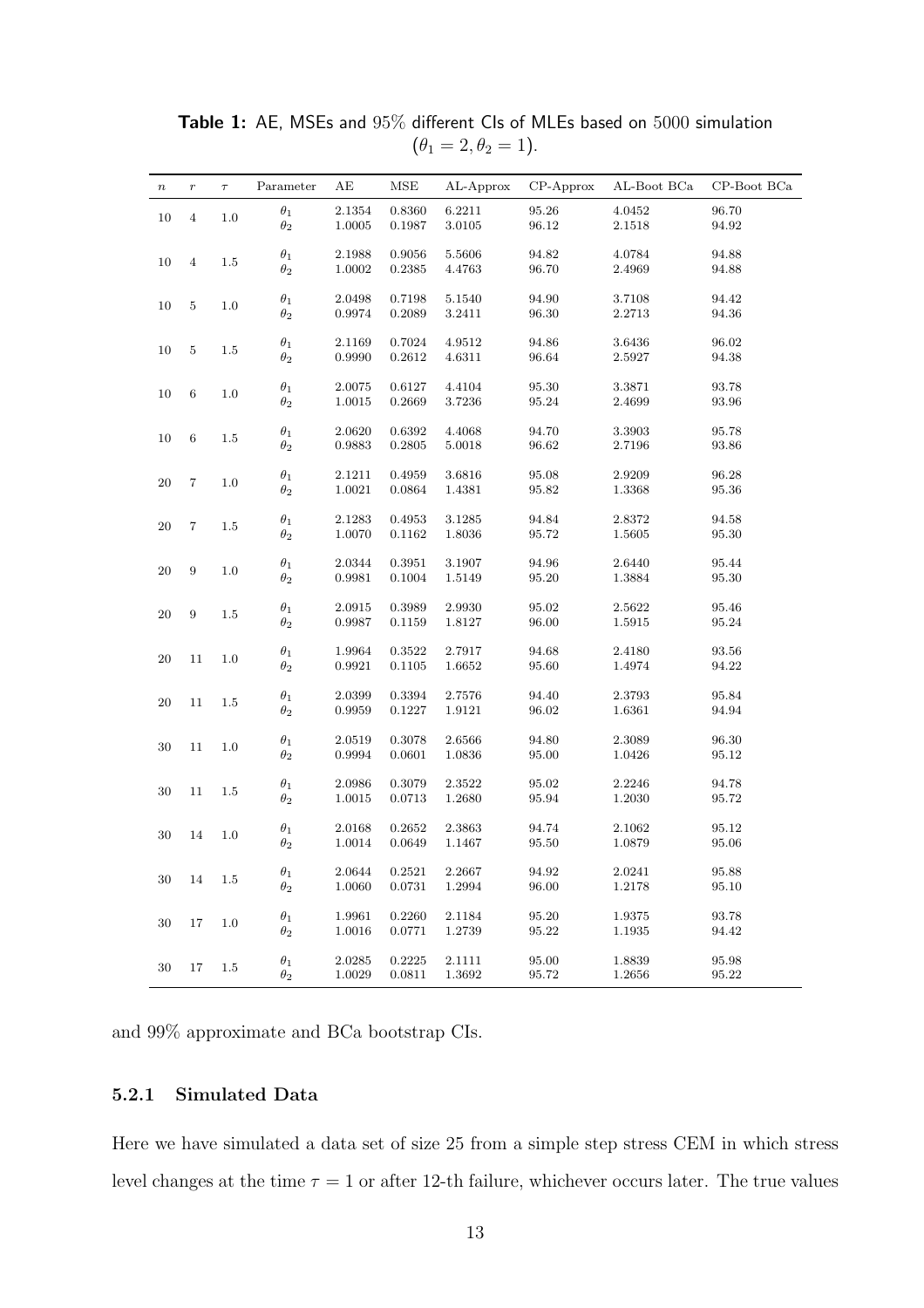| $\, n$ | $\boldsymbol{r}$ | $\tau$  | Parameter                | AE                   | MSE                  | AL-Approx             | $CP$ -Approx                      | AL-Boot BCa      | CP-Boot BCa    |
|--------|------------------|---------|--------------------------|----------------------|----------------------|-----------------------|-----------------------------------|------------------|----------------|
| 10     | $\overline{4}$   | $2.0\,$ | $\theta_1$<br>$\theta_2$ | 4.2421<br>1.4952     | 3.4314<br>0.4205     | 12.3163<br>4.5028     | 94.78<br>96.16                    | 8.2032<br>3.2360 | 96.68<br>94.48 |
| 10     | $\overline{4}$   | $2.5\,$ | $\theta_1$<br>$\theta_2$ | 4.3704<br>1.4882     | 3.5606<br>0.4913     | 11.8808<br>$5.3980\,$ | 94.50<br>$96.50\,$                | 8.1313<br>3.5024 | 95.86<br>94.50 |
| 10     | 5                | $2.0\,$ | $\theta_1$<br>$\theta_2$ | 4.1122<br>1.4915     | 2.9338<br>0.4741     | 10.3426<br>4.8874     | 95.02<br>96.04                    | 7.3214<br>3.3932 | 94.32<br>94.26 |
| 10     | $\bf 5$          | $2.5\,$ | $\theta_1$<br>$\theta_2$ | 4.1448<br>1.5061     | 2.7487<br>0.5273     | 10.0776<br>5.8606     | 95.42<br>96.60                    | 7.3189<br>3.6722 | 95.70<br>95.08 |
| $10\,$ | $\,6\,$          | $2.0\,$ | $\theta_1$<br>$\theta_2$ | 4.0034<br>1.5249     | 2.5089<br>0.5998     | 8.7900<br>$5.7331\,$  | 95.08<br>95.50                    | 6.8543<br>3.6836 | 93.66<br>93.00 |
| $10\,$ | $\,6\,$          | $2.5\,$ | $\theta_1$<br>$\theta_2$ | $4.0051\,$<br>1.5047 | 2.3341<br>0.6067     | 8.6995<br>6.4342      | $95.28\,$<br>96.14                | 6.7796<br>3.8998 | 94.76<br>92.96 |
| 20     | 7                | 2.0     | $\theta_1$<br>$\theta_2$ | 4.1810<br>1.5040     | 1.7903<br>0.2042     | 7.2294<br>2.1689      | 95.66<br>95.26                    | 5.8985<br>1.9886 | 96.18<br>95.58 |
| $20\,$ | $\,7$            | $2.5\,$ | $\theta_1$<br>$\theta_2$ | 4.2694<br>1.4898     | 2.0023<br>0.2191     | 6.8006<br>2.3592      | 95.42<br>95.90                    | 5.8066<br>2.1354 | 95.22<br>95.40 |
| $20\,$ | $\boldsymbol{9}$ | $2.0\,$ | $\theta_1$<br>$\theta_2$ | 4.0590<br>1.4985     | 1.6075<br>0.2096     | 6.3607<br>2.2799      | 95.06<br>95.78                    | 5.2236<br>2.0753 | 95.60<br>95.08 |
| $20\,$ | $\boldsymbol{9}$ | $2.5\,$ | $\theta_1$<br>$\theta_2$ | 4.1144<br>1.5083     | 1.4784<br>0.2384     | 6.1902<br>2.4791      | 95.20<br>95.96                    | 5.1505<br>2.2273 | 95.96<br>95.74 |
| $20\,$ | 11               | $2.0\,$ | $\theta_1$<br>$\theta_2$ | 4.0226<br>1.5043     | 1.4162<br>0.2426     | $5.6275\,$<br>2.5186  | $95.18\,$<br>$95.52\,$            | 4.8157<br>2.2494 | 94.40<br>94.66 |
| $20\,$ | 11               | 2.5     | $\theta_1$<br>$\theta_2$ | 4.0330<br>1.4830     | 1.3417<br>0.2615     | 5.5745<br>2.6200      | 95.14<br>95.80                    | 4.7868<br>2.3275 | 95.22<br>95.08 |
| $30\,$ | 11               | $2.0\,$ | $\theta_1$               | 4.1400               | 1.2433               | 5.3763                | 94.72                             | 4.5952           | 96.00<br>95.68 |
| 30     | 11               | 2.5     | $\theta_2$<br>$\theta_1$ | 1.5089<br>4.1567     | 0.1265<br>1.2154     | 1.6310<br>4.9943      | $\boldsymbol{95.54}$<br>$95.06\,$ | 1.5559<br>4.5145 | 94.44          |
| $30\,$ | 14               | $2.0\,$ | $\theta_2$<br>$\theta_1$ | 1.4971<br>4.0458     | $0.1455\,$<br>1.0393 | 1.7448<br>4.7879      | $\boldsymbol{95.80}$<br>95.84     | 1.6613<br>4.1537 | 95.06<br>94.82 |
| 30     | 14               | $2.5\,$ | $\theta_2$<br>$\theta_1$ | 1.4968<br>$4.0686\,$ | 0.1456<br>0.9962     | 1.7116<br>4.6670      | 95.28<br>95.08                    | 1.6495<br>4.1059 | 95.00<br>96.56 |
|        | 17               | $2.0\,$ | $\theta_2$<br>$\theta_1$ | 1.5069<br>$4.0014\,$ | 0.1541<br>${0.9333}$ | 1.8134<br>4.2464      | 95.54<br>94.86                    | 1.7114<br>3.8631 | 95.44<br>94.30 |
| 30     |                  |         | $\theta_2$<br>$\theta_1$ | 1.5031<br>4.0268     | 0.1712<br>0.8746     | 1.9114<br>4.2511      | 95.36<br>95.12                    | 1.7989<br>3.8492 | 94.48<br>94.48 |
| 30     | 17               | 2.5     | $\theta_2$               | $1.4954\,$           | 0.1721               | 1.9483                | 95.66                             | 1.8396           | 94.76          |

Table 2: AE, MSEs and 95% different CIs of MLEs based on 5000 simulation  $(\theta_1 = 4.0, \theta_2 = 1.5).$ 

of  $\theta_1$  and  $\theta_2$  are, respectively, 2 and 1. The observed failure times at the first stress level are 0.0092, 0.1191, 0.1542, 0.2493, 0.6141, 0.6690, 0.6800, 0.8591, 0.9800, 1.2436, 1.2712, 1.3114 From the data it is observed that the stress change occurred after 12-th failure. The remaining thirteen units are failed at second stress level and the actual time to failures are 1.3201, 1.3611, 1.7060, 1.7609, 1.8639, 1.8755, 1.8879, 2.1300, 2.2135, 2.2459, 2.7384, 4.5292,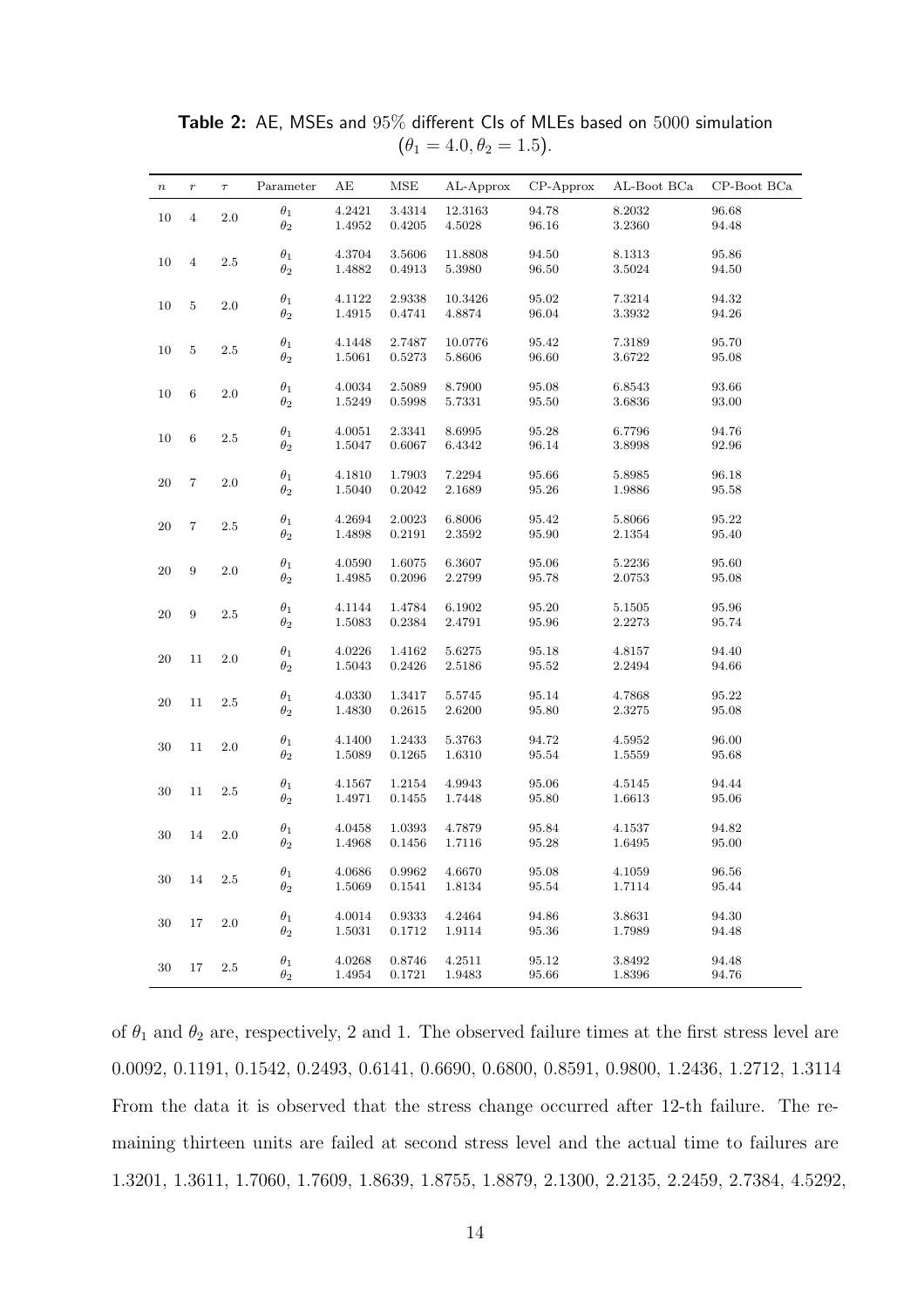5.6471. The MLEs of  $\theta_1$  and  $\theta_2$  are 2.1007 and 1.0947, respectively. The lower limit (LL) and the upper limit (UL) of 90%, 95% and 99% approximate and BCa bootstrap confidence intervals are provided in Table 3.

|                   |                            | $\theta_1$                 |                            |                            |                            | $\theta_2$                 |                            |                            |  |  |
|-------------------|----------------------------|----------------------------|----------------------------|----------------------------|----------------------------|----------------------------|----------------------------|----------------------------|--|--|
|                   |                            | Approximate                |                            | BCa Bootstrap              |                            | Approximate                |                            | <b>BCa Bootstrap</b>       |  |  |
| Level             | LL.                        | UL.                        | LL.                        | UL.                        | LL.                        | UL.                        | LL.                        | UL.                        |  |  |
| 90%<br>95%<br>99% | 1.3845<br>1.2808<br>1.1067 | 3.6406<br>4.0655<br>5.0988 | 1.3567<br>1.2651<br>1.0745 | 3.3181<br>3.6109<br>4.2790 | 0.7298<br>0.6764<br>0.5863 | 1.8607<br>2.0702<br>2.5792 | 0.7244<br>0.6604<br>0.5885 | 1.8158<br>2.0070<br>2.4168 |  |  |

Table 3: Approximate and BCa bootstrap CIs for the unknown parameters based on simulated data.

#### 5.2.2 Real Data

Here we have analyzed a simple step stress data taken from Han and Kundu [14] where a simple step stress experiment was performed on 31 solar lighting devices. The experiment was started at the normal operating temperature  $293K$  and then it increases to  $353K$  to reduce the experimental time. Here we assume  $r = 12$  and and stress changing time is  $max{5, t_{12:31}}$ . The observed failure times, obtained from this experiment are 0.14, 0.783, 1.324, 1.582, 1.716, 1.794, 1.883, 2.293, 2.660, 2.674, 2.725, 3.085, 3.924, 4.396, 4.612, 4.892, 5.002, 5.022, 5.082, 5.112, 5.147, 5.238, 5.244, 5.247, 5.305, 5.337, 5.407, 5.408, 5.445, 5.483, 5.717. Clearly the stress changing time is  $\tau = 5$  and the number of failure at the first stress level is sixteen. We have analyzed this data assuming the exponential simple step stress model. The maximum likelihood estimates of  $\theta_1$  and  $\theta_2$  are 7.2177 and 0.2797, respectively. The 90%, 95% and 99% approximate and BCa bootstrap confidence intervals are given in Table 4. To check the goodness of fit to the above data we have performed the Kolmogorov-Smirnov (K-S) test. The value of the K-S statistic is 0.109 and the p-value of the test is 0.817 which indicates a good fit of the model to the solar lighting devices data. The plot of empirical and fitted CDF has been shown in Figure 2.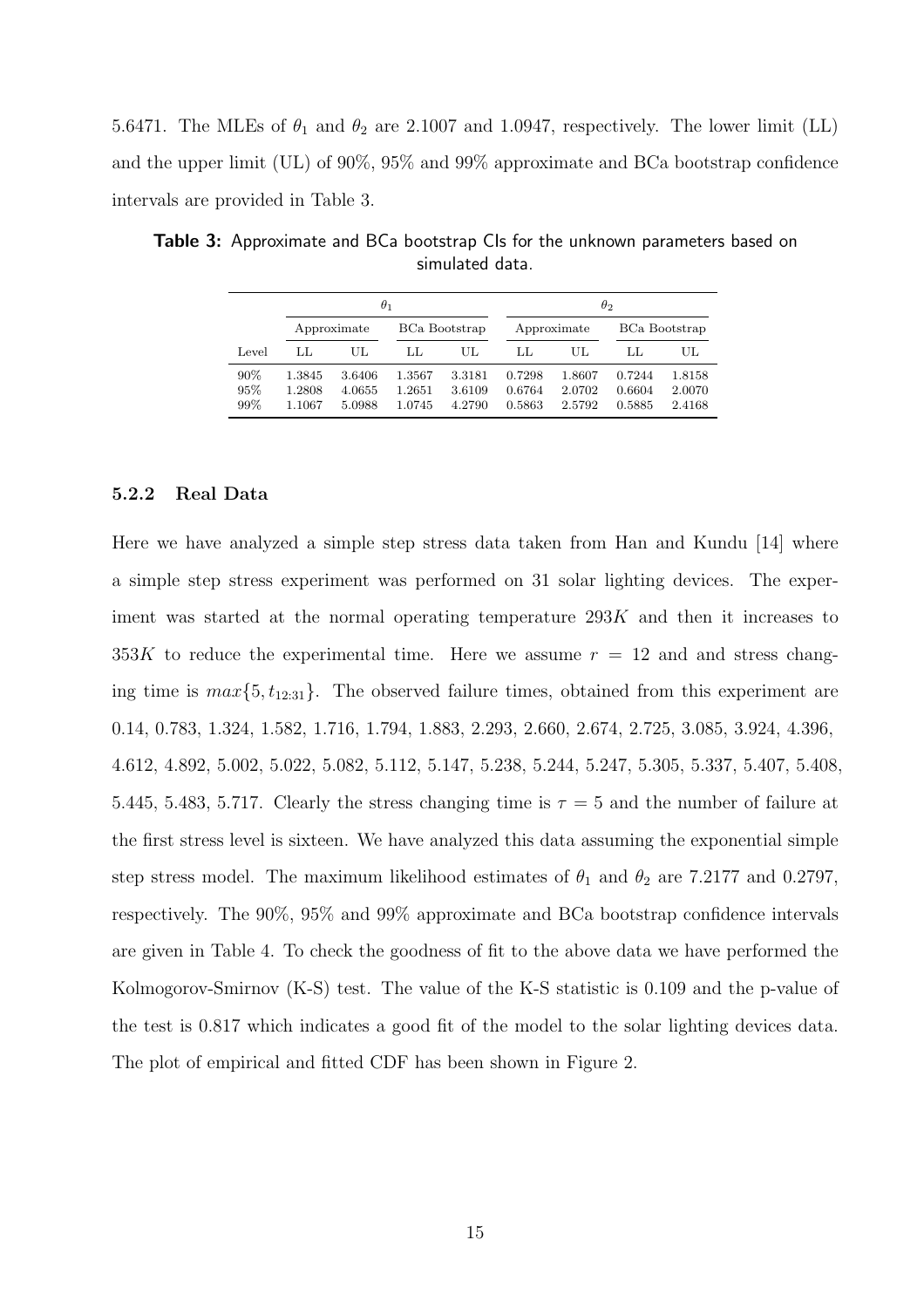Table 4: Approximate and BCa bootstrap CI for the unknown parameters.

|       |             | $\theta_1$ |                      | $\theta_2$ |             |        |                      |        |
|-------|-------------|------------|----------------------|------------|-------------|--------|----------------------|--------|
|       | Approximate |            | <b>BCa Bootstrap</b> |            | Approximate |        | <b>BCa Bootstrap</b> |        |
| Level | LL.         | UL.        | LL.                  | UL.        | LL.         | UL     | LL.                  | UL.    |
| 90%   | 4.8832      | 11.2861    | 4.9243               | 11.0310    | 0.1917      | 0.4546 | 0.1799               | 0.4255 |
| 95%   | 4.5573      | 12.3933    | 4.5165               | 11.8541    | 0.1783      | 0.5026 | 0.1681               | 0.4636 |
| 99%   | 4.0001      | 15.0016    | 3.9567               | 13.6566    | 0.1550      | 0.6208 | 0.1388               | 0.5584 |



Figure 2: Empirical and the fitted CDF for real data.

## 6 Optimality of Test Plan

The objective of this section is to propose a criterion and choose the best step stress scheme based on this criterion. The primary aim of increasing stress level is to reduce the experimental time and gather more information in shorter time period. Suppose the experiment starts with n units having mean life  $\theta_1$ . If the experimenter does not increase the stress level then the expected experimental time would be  $E(X_{n:n})$ , where  $X_{n:n}$  is the  $n-th$  ordered failure of the experiment. Now let the experimenter decide to run the experiment maximum of  $\delta\%$  of  $E(X_{n:n})$  by increasing the stress level. If  $X_1, \ldots, X_n$  follow exponential distribution with mean  $\theta_1$  then the expectation of  $n - th$  ordered statistics is given by

$$
E(X_{n:n}) = I_n = \int_0^\infty \frac{n x}{\theta_1} e^{-\frac{x}{\theta_1}} (1 - e^{-\frac{x}{\theta_1}})^{n-1} dx = n\theta_1 \sum_{k=0}^{n-1} \frac{(-1)^{n-k-1}}{(n-k)^2} {n-1 \choose k}.
$$
 (9)

Let  $T = \delta\% \times I_n$  is the maximum time which the experimenter can afford in a simple SSLT experiment. Therefore, among all the simple SSLT experiment having expected experimental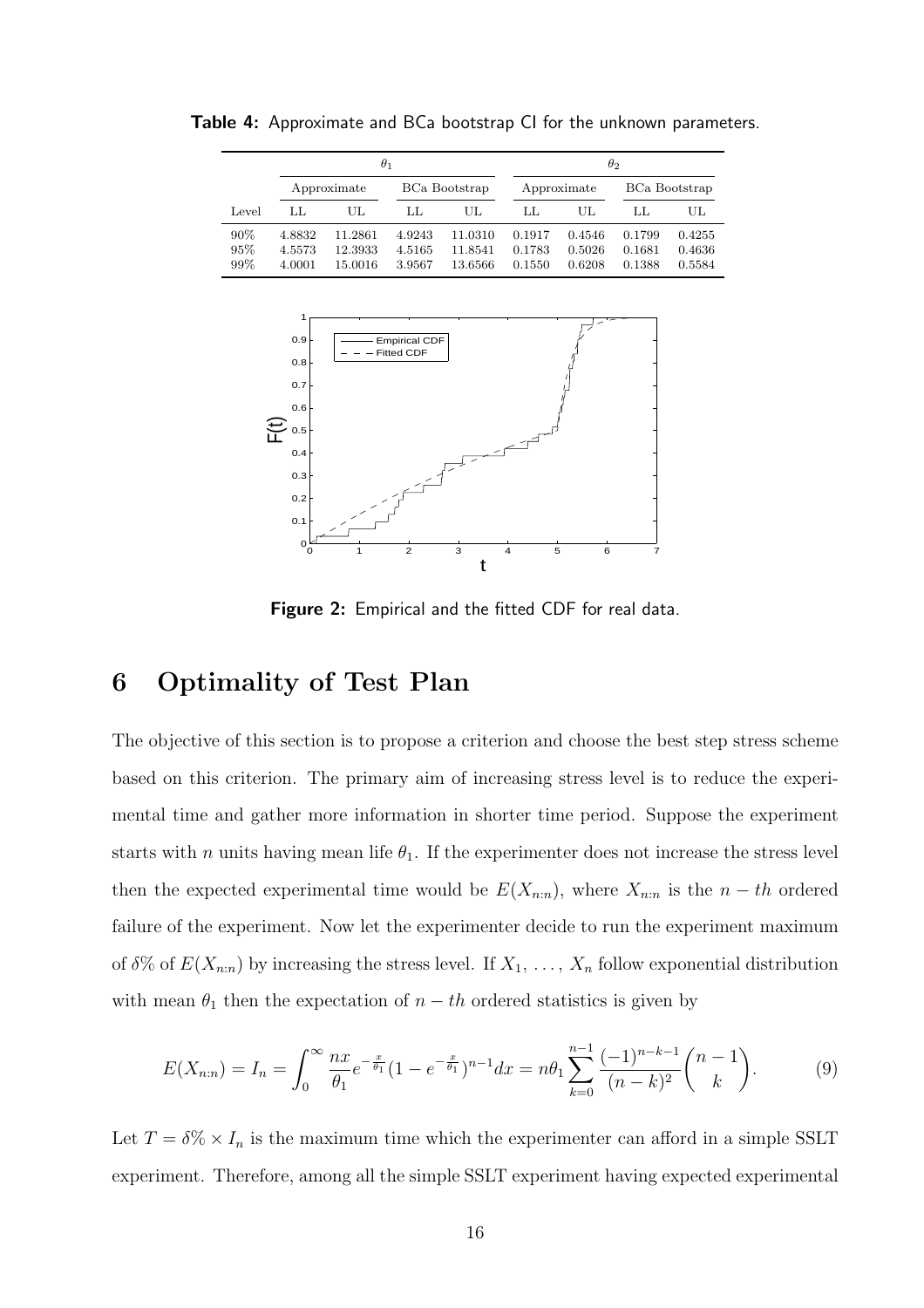time less than or equals to T, the experimenter wants to choose  $\tau$  and r which gives the minimum  $\phi(\tau, r)$ , where

$$
\phi(\tau, r) = \frac{MSE(\widehat{\theta}_1)}{\theta_1^2} + \frac{MSE(\widehat{\theta}_2)}{\theta_2^2}.
$$
\n(10)

The expected experimental time of a simple SSLT experiment is the expectation of the n-th ordered statistics of a sample of size  $n$  from the simple SSLT experiment. The explicit form of the expected experimental time is given in Appendix A.6. Here, instead of minimizing the sum of two MSEs we have normalized the MSEs, so that the objective function becomes unit free. The similar optimality criterion, considering the sum of the coefficient of variations, has been used by Samanta et al. [22] to obtain the optimal SSLT. Consider the following algorithm to obtain the optimal choice of  $\tau$  and  $r$  from all the step stress experiments having maximum experimental time T and for fixed  $\theta_1$  and  $\theta_2$ .

#### Algorithm 2

- 1. For a given n and  $\theta_1$  obtain the value of T.
- 2. Calculate  $E(T_{n:n})$ , the expected experimental time, using the equation (31) of Appendix A.6.
- 3. If the expected experimental time is less than or equals to T then calculate  $\phi(\tau, r)$ .
- 4. Replicate Step 1 Step 3 for all possible values of r and  $\tau \in (0, T)$ . The grid points of  $\tau$  can be taken as  $\{0.01, 0.02, ..., T\}.$
- 5. Choose  $\tau$  and r for which  $\phi(\tau, r)$  is minimum.

An optimal choice of  $\tau$  and r for different sample size and for two sets of parameter values as considered for simulation, are given in Table 5. It has been observed that the optimal value of r is approximately the  $50\%$  of total sample size and for a given set of parameter the optimal value of  $\tau$  increases as the sample size increases.

Now consider a step stress experiment as conducted for solar lighting devices. For a given sample size and for  $\theta_1 = 7.2177$ ,  $\theta_2 = 0.2797$ , the MLEs of  $\theta_1$  and  $\theta_2$  of the real data set,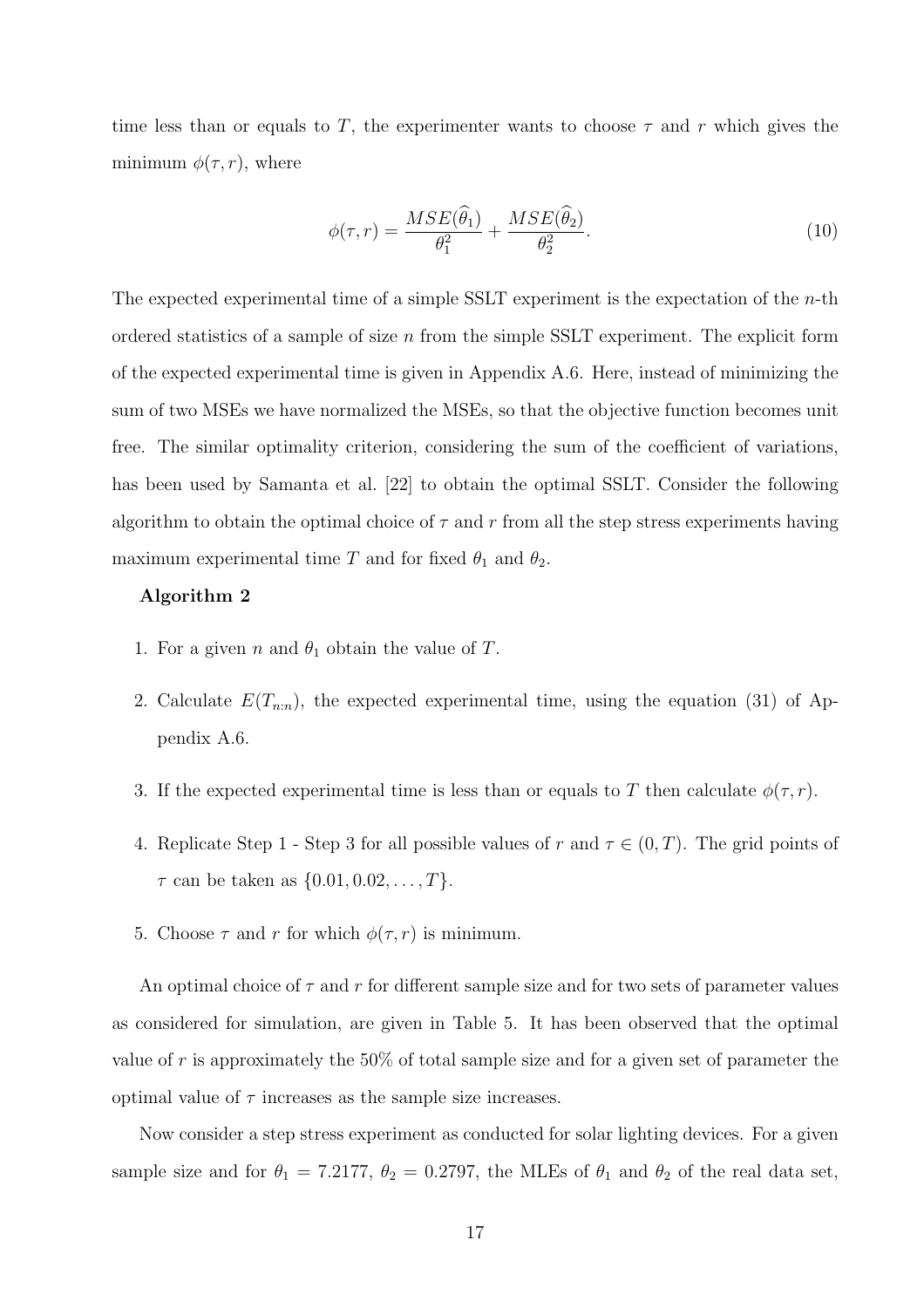|                                |             |      | $\delta = 60$  |             |       | $\delta = 70$  |             |  |  |
|--------------------------------|-------------|------|----------------|-------------|-------|----------------|-------------|--|--|
| Parameters                     | $\mathbf n$ | Т    | Optimal $\tau$ | Optimal $r$ | Т     | Optimal $\tau$ | Optimal $r$ |  |  |
| $\theta_1=2, \theta_2=1$       | 10          | 3.51 | 0.92           | 4           | 4.10  | 0.53           | 5           |  |  |
|                                | 20          | 4.32 | 0.99           | 8           | 5.03  | 0.79           | 9           |  |  |
|                                | 30          | 4.79 | 1.14           | 14          | 5.59  | 1.08           | 15          |  |  |
| $\theta_1 = 4, \theta_2 = 1.5$ | 10          | 7.03 | 1.75           | 4           | 8.20  | 1.65           | 5           |  |  |
|                                | 20          | 8.63 | 2.05           | 10          | 10.07 | 1.95           | 9           |  |  |
|                                | 30          | 9.59 | 2.48           | 14          | 11.19 | 2.29           | 15          |  |  |

**Table 5:** Optimal choice of  $\tau$  and  $r$ .

respectively we have performed an optimality test to obtain the optimal  $\tau$  and r. First we consider  $n = 31$ , the solar lighting devices data set size and  $\delta = 21$  which gives  $T = 6.1$ , since all the observations are less than 6.1. In this setup an optimal value of  $\tau$  and r is 4.17 and 15 respectively. In future, if the sample size and the expected experimental time are given then one can obtain an optimal design for SSLT experiment. Some of the optimal design of SSLT experiment for solar lighting devices are provided in Table 6.

**Table 6:** Optimal choice of  $\tau$  and  $r$  taking the MLEs of real data set as parameter values  $(\theta_1 = 7.2177, \theta_2 = 0.2797).$ 

|    |      | $\delta = 21$            |    | $\delta = 40$ |      |                            | $\delta = 60$ |                          |    |
|----|------|--------------------------|----|---------------|------|----------------------------|---------------|--------------------------|----|
| n  |      | Optimal $\tau$ Optimal r |    | T             |      | Optimal $\tau$ Optimal $r$ | $\mathbf{T}$  | Optimal $\tau$ Optimal r |    |
| 20 | 5.45 | 3.94                     |    | 10.39         | 4.16 | 10                         | 15.58         | 3.18                     | 9  |
| 31 | 6.10 | 4.17                     | 15 | 11.63         | 3.92 | 14                         | 17.44         | 3.40                     | 15 |
| 40 | 6.49 | 3.86                     | 18 | 12.35         | 4.18 | 18                         | 18.53         | 4.20                     | 20 |

## 7 Conclusion

An exponential simple step stress model emphasizing the inference of the parameter under first stress level has been considered in this article. To ensure a minimum number of failure Type-II hybrid type model is adopted on the stress changing time. We have obtained the MLEs of model parameters along with their conditional probability distributions. Approximate confidence intervals have been obtained using cumulative distribution functions of MLEs. Due to complicated nature of conditional distribution bias adjusted bootstrap confidence intervals are also obtained here. From simulation results it is observed that the performance of parameter estimates and the performance of both the confidence intervals are quite satisfactory. We provide an algorithm to obtain optimal step stress scheme among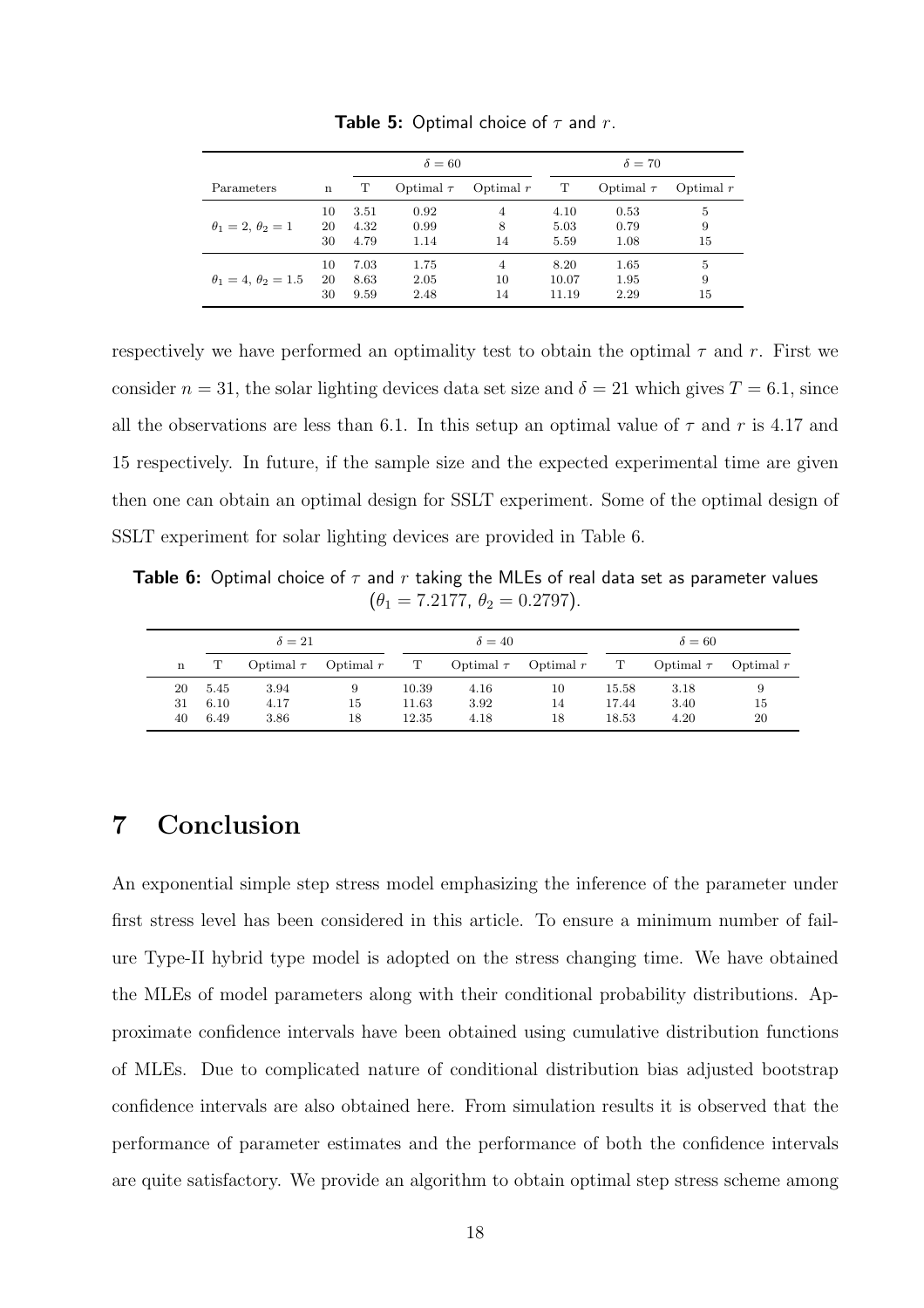all the schemes having expected experimental time is less than or equals to a given duration. Therefore for a given sample size and for a given experimental time and when the more importance is given to the parameters under first stress level, this model assumptions and the related inferential technique is relevant to use. It is well known that although exponential distribution has been used quite extensively in different life testing experiment it has its own limitations. Due to this reason more general lifetime distributions like Weibull distribution or generalized exponential distribution will be more useful in practice. It will be interesting to develop inference procedure for these lifetime distributions. They are more challenging problems. More work is needed on this direction.

### Acknowledgements:

The authors would like to thank the reviewers for their constructive comments which have helped to improve the manuscript significantly. Part of the work of the last author has been supported by a grant from SERB MTR/2018/000179.

## References

- [1] Alhadeed, A. A. and Yang, S. Optimal simple step-stress plan for cumulative exposure model using log-normal distribution. *IEEE Transactions on Reliability*, 54:64–68, 2005.
- [2] Bagdonavicius, V. B. and Nikulin, M. *Accelerated life models: modeling and statistical analysis*. Chapman and Hall CRC Press, Boca Raton, Florida, 2002.
- [3] Bai, D. S., Kim, M. S., and Lee, S. H. Optimum simple step-stress accelerated life test with censoring. *IEEE Transactions on Reliability*, 38:528–532, 1989.
- [4] Balakrishnan, N. A synthesis of exact inferential results for exponential step-stress models and associated optimal accelerated life-tests. *Metrika*, 69:351–396, 2009.
- [5] Balakrishnan, N. and Han, D. Optimal step-stress testing for progressively Type-I cen-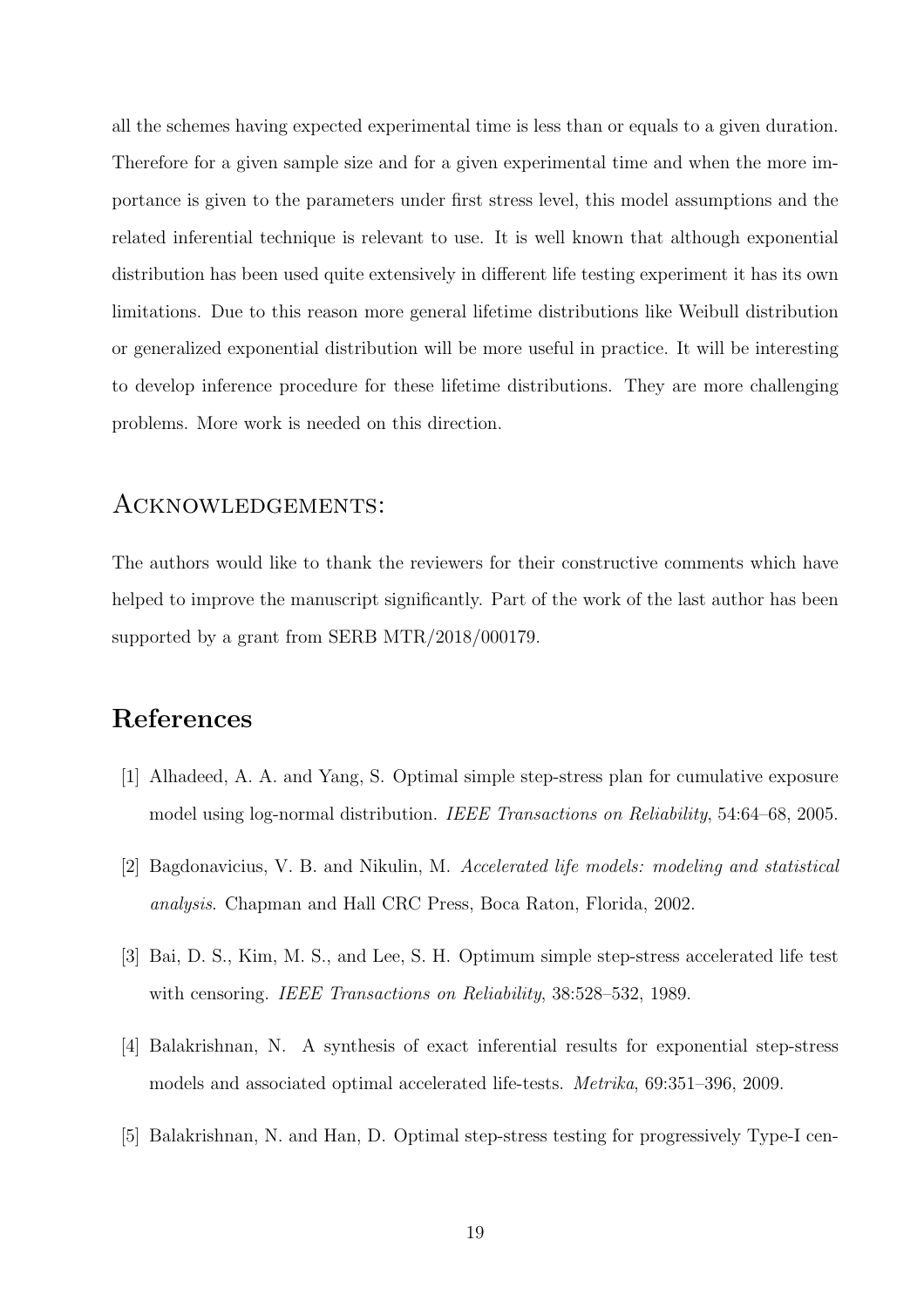sored data from exponential distribution. *Journal of Statistical Planning and Inference*, 139:1782–1798, 2008.

- [6] Balakrishnan, N. and Iliopoulos, G. Stochastic monotonicity of the MLE of exponential mean under different censoring schemes. *Annals of the Institute of Statistical Mathematics*, 61:753–772, 2009.
- [7] Balakrishnan, N. and Iliopoulos, G. Stochastic monotonicity of the MLEs of parameters in exponential simple step-stress models under Type-I and Type-II censoring. *Metrika*, 72:89–109, 2010.
- [8] Balakrishnan, N. and Xie, Q. Exact inference for a simple step-stress model with Type-I hybrid censored data from the exponential distribution. *Journal of Statistical Planning and Inference*, 137:3268–3290, 2007.
- [9] Balakrishnan, N. and Xie, Q. Exact inference for a simple step-stress model with Type-II hybrid censored data from the exponential distribution. *Journal of Statistical Planning and Inference*, 137:2543–2563, 2007.
- [10] Bhattacharyya, G. K. and Soejoeti, Z. A tampered failure rate model for step-stress accelerated life test. *Communication in Statistics - Theory and Methods*, 18:1627–1643, 1989.
- [11] Chen, S. M. and Bhattacharya, G. K. Exact confidence bound for an exponential parameter under hybrid censoring. *Communication in Statistics - Theory and Methods*, 17:1857–1870, 1988.
- [12] Childs, A., Chandrasekar, B., Balakrishnan, N., and Kundu, D. Exact likelihood inference based on Type-I and Type-II hybrid censored samples from the exponential distribution. *Annals of the Institute of Statistical Mathematics*, 55:319–330, 2003.
- [13] Ganguly, A. and Kundu, D. Analysis of simple step stress model in presence of competing risk. *Jaournal of Statistical Computation and Simulation*, 86:1989–2006, 2016.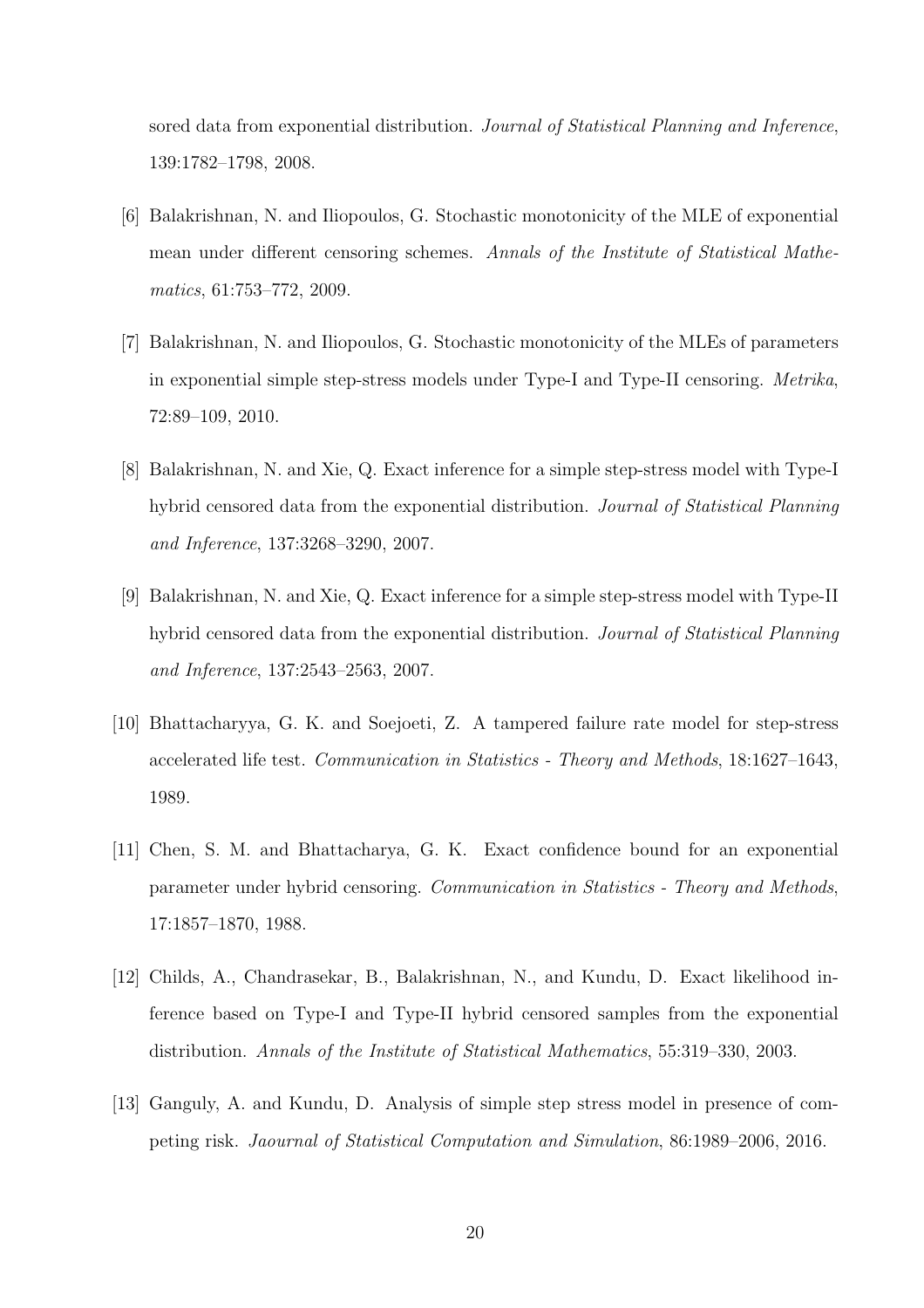- [14] Han, D. and Kundu, D. Inference for a step-stress model with competing risksfor failure from the generalized exponentialdistribution under type-i censoring. *IEEE Transactions on Reliability*, 64:31–43, 2015.
- [15] Ismail, A. A. Statistical infernce for a step stress partially accelerated life test model with an adoptive Type-I progressively hybrid censored data from Weibull distribution. *Statistical Papers*, 57:271–301, 2016.
- [16] Kundu, D. and Balakrishnan, N. Point and interval estimation for a simple step-stress model with random stress-change time. *Journal of Probability and Statistical Science*, 7:113–126, 2009.
- [17] Kundu, D. and Basu, S. Analysis of competing risk models in presence of incomplete data. *Journal of Statistical Planning and Inference*, 87:221–239, 2000.
- [18] Kundu, D. and Ganguly, A. *Analysis of Step-Stress Models: existing methods and recent developments*. Elsevier/ Academic Press, Amsterdam, The Netherlands, 2017.
- [19] Mitra, S., Ganguly, A., Samanta, D., and Kundu, D. On simple step-stress model for two-parameter exponential distribution. *Statistical Methodology*, 15:95–114, 2013.
- [20] Nelson, W. B. Accelerated life testing: step-stress models and data analysis. *IEEE Transactions on Reliability*, 29:103–108, 1980.
- [21] Samanta, D., Ganguly, A., Kundu, D., and Mitra, S. Order restricted Bayesian inference for exponential simple step-stress model. *Communication in Statistics - Simulation and Computation*, 46:1113–1135, 2017.
- [22] Samanta, D., Kundu, D., and Ganguly, A. Order restricted Bayesian analysis of a simple step stress model. *Sankhya, Ser. B*, 2017. https://doi.org/10.1007/s13571-017-0139-9.
- [23] Sedyakin, N. M. On one physical principle in reliability theory. *Technical Cybernatics*, 3:80–87, 1966.
- [24] Xiong, C. and Milliken, G. A. Step-stress life testing with random stress changing times for exponential data. *IEEE Transactions on Reliability*, 48:141–148, 1999.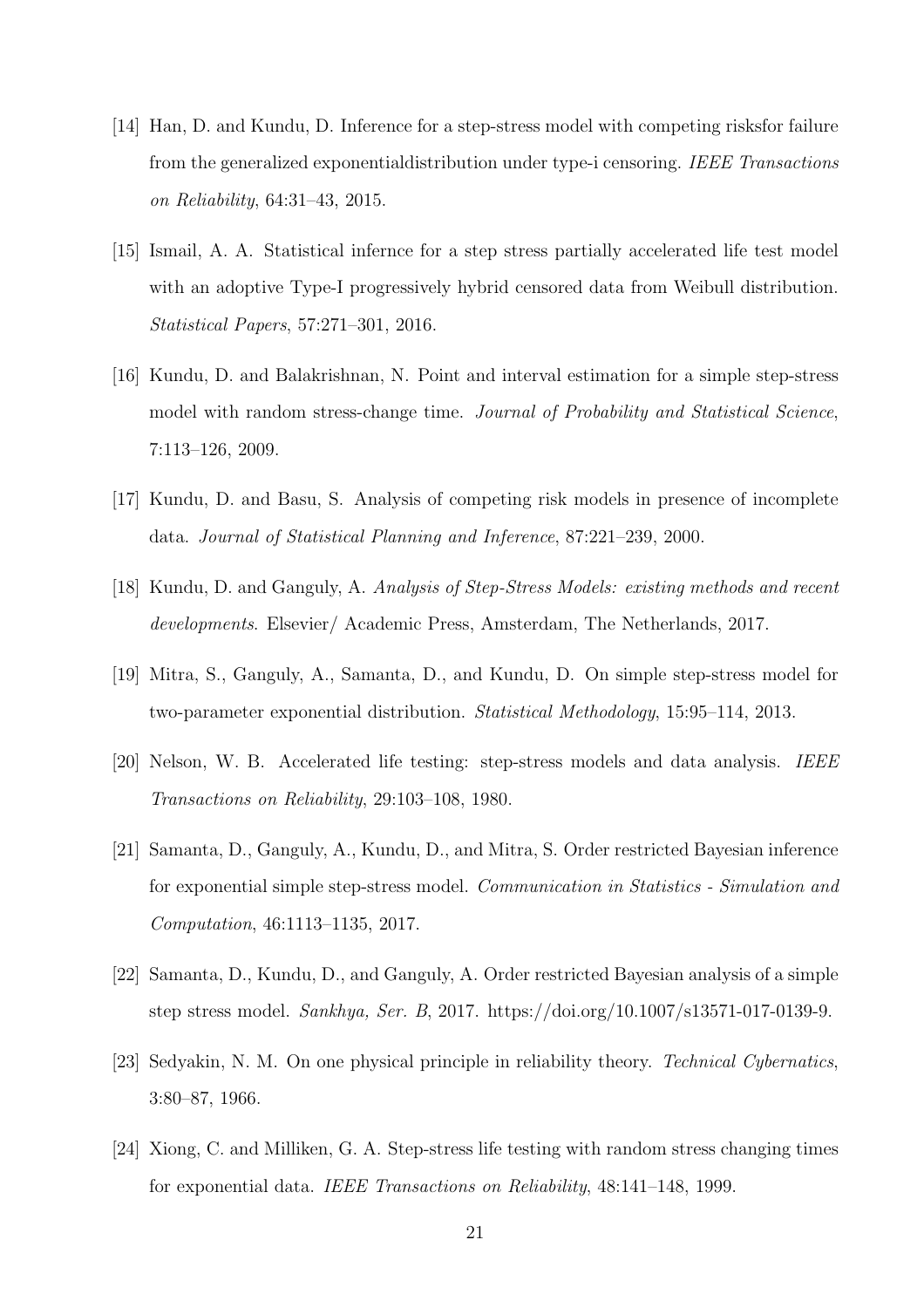# A Appendix

## A.1 PROOF OF THEOREM 1

Consider the conditional CDF of  $\hat{\theta}_1$  conditioning on the event A={ $n_1 \leq n-1$ }

$$
P(\hat{\theta}_{1} \leq x | n_{1} \in A)
$$
  
=  $\frac{1}{P(n_{1} \in A)} P(\hat{\theta}_{1} \leq x, n_{1} \in A)$   
=  $\frac{1}{P(n_{1} \in A)} \left[ \sum_{d=0}^{r-1} P(\hat{\theta}_{1} \leq x, n_{1} \in A, D = d) + \sum_{d=r}^{n-1} P(\hat{\theta}_{1} \leq x, n_{1} \in A, D = d) \right]$   
=  $\frac{1}{P(n_{1} \in A)} \left[ \sum_{d=0}^{r-1} P(\hat{\theta}_{1} \leq x | D = d) P(D = d) + \sum_{d=r}^{n-1} P(\hat{\theta}_{1} \leq x | D = d) P(D = d) \right]$ 

For  $d = 0, 1, \ldots r-1$ , the conditional MGF of  $\hat{\theta}_1$  conditioned on the event  $\{D = d\}$  is derived below.

$$
M_{1}(\omega)
$$
\n
$$
= E[e^{\omega\hat{\theta}_{1}}|D = d]
$$
\n
$$
= E[e^{\frac{\omega}{r}\left\{\sum_{i=1}^{r-1}t_{i:n}+(n-r+1)t_{r:n}\right\}}|\mathbf{D} = d]
$$
\n
$$
= \frac{n!}{P(D=d)(n-r)! \theta_{1}^{r}} \int_{\tau}^{\infty} \int_{\tau}^{t_{r:n}} \cdots \int_{\tau}^{t_{d+2}} \int_{0}^{\tau}
$$
\n
$$
\int_{0}^{t_{d:n}} \cdots \int_{0}^{t_{2:n}} e^{-\left(\frac{1}{\theta_{1}}-\frac{\omega}{r}\right)\left\{\sum_{i=1}^{r-1}t_{i:n}+(n-r+1)t_{r:n}\right\}} dt_{1:n} \cdots dt_{d,n} dt_{d+1:n} \cdots dt_{r:n}
$$
\n
$$
= \frac{n!(\frac{1}{\theta_{1}}-\frac{\omega}{r})^{-d}(1-e^{-(\frac{1}{\theta_{1}}-\frac{\omega}{r})r})^{d}e^{-(\frac{1}{\theta_{1}}-\frac{\omega}{r})(r-d-1)\tau}}{P(D=d)(n-r)!d! \theta_{1}^{r}} \int_{\tau}^{\infty} e^{-\left(\frac{1}{\theta_{1}}-\frac{\omega}{r}\right)(n-r+1)t_{r:n}}
$$
\n
$$
= \frac{\int_{\tau}^{t_{r:n}} \cdots \int_{\tau}^{t_{d+2}} e^{-\left(\frac{1}{\theta_{1}}-\frac{\omega}{r}\right)\sum_{i=d+1}^{r-1}(t_{i:n}-\tau)} dt_{d+1:n} \cdots dt_{r:n}}{P(D=d)(n-r)!d!(r-d-1)! \theta_{1}^{r}} \int_{\tau}^{\infty} e^{-\left(\frac{1}{\theta_{1}}-\frac{\omega}{r}\right)(n-r+1)t_{r:n}} [1-e^{-\left(\frac{1}{\theta_{1}}-\frac{\omega}{r}\right)(t_{r:n}-\tau)}]^{r-d-1} dt_{r:n}
$$
\n
$$
= \frac{n!(\frac{1}{\theta_{1}}-\frac{\omega}{r})^{-(r-1)}(1-e^{-(\frac{1}{\theta_{1}}-\frac{\omega}{r})(r-d-1)! \theta_{1}^{r}}}{P(D=d)(n-r)!d!(r-d-1)! \theta_{1}^{r}} \int_{\tau}^{\infty} e^{-\left(\frac{
$$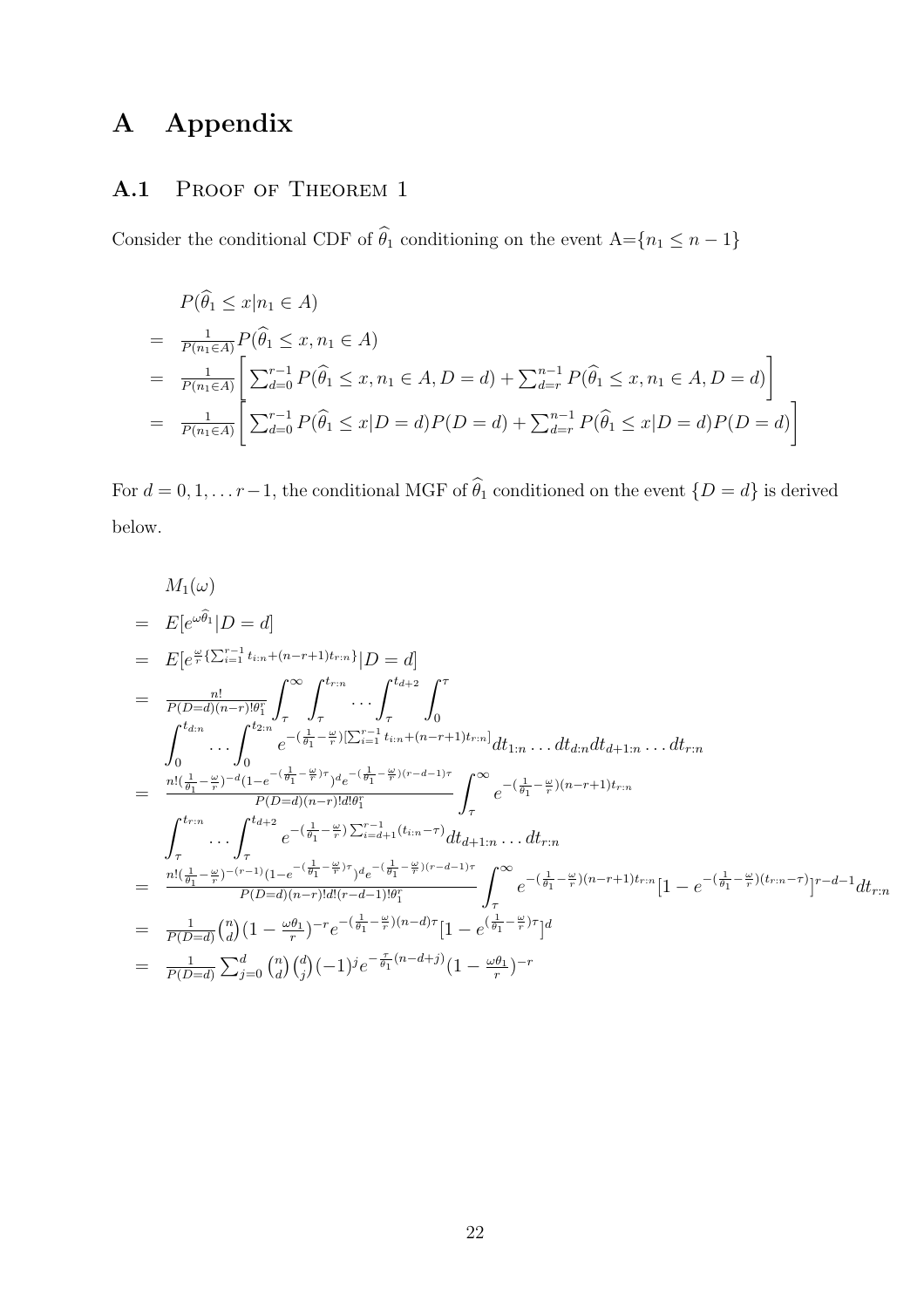Again for  $d = r, r+1, \ldots, n-1$ , the conditional MGF of  $\hat{\theta}_1$  conditioned on the event  $\{D = d\}$ is derived as follows.

$$
M_2(\omega)
$$
\n
$$
= \frac{n!}{P(D=d)(n-d)! \theta_1^d} \int_0^{\tau} \int_0^{t_{d;n}} \cdots \int_0^{t_{2:n}} e^{-\left(\frac{1}{\theta_1} - \frac{\omega}{d}\right) [\sum_{i=1}^d t_{i:n} + (n-d)\tau]} dt_{1:n} \cdots dt_{d:n}
$$
\n
$$
= \frac{n! e^{-(\frac{1}{\theta_1} - \frac{\omega}{d})(n-d)\tau}}{P(D=d)(n-d)! d! \theta_1^d} \left[1 - e^{-(\frac{1}{\theta_1} - \frac{\omega}{d})\tau}\right]^d \left(\frac{1}{\theta_1} - \frac{\omega}{d}\right)^{-d}
$$
\n
$$
= \frac{1}{P(D=d)} \sum_{j=0}^d {n \choose d} {d \choose j} (-1)^j e^{-(\frac{1}{\theta_1} - \frac{\omega}{d})(n-d+j)\tau} \left(1 - \frac{\omega \theta_1}{d}\right)^{-d}
$$

Therefore using the uniqueness property of MGF, the CDF of  $\widehat{\theta}_1$  is obtained as

$$
P(\hat{\theta}_1 \le x | n_1 \in A) = \frac{1}{p(\theta_1)} \left[ \sum_{d=0}^{r-1} \sum_{j=0}^d c_{dj}(\theta_1) \Gamma(x - \mu_{dj}, \frac{r}{\theta_1}, r) + \sum_{d=r}^{n-1} \sum_{j=0}^d c_{dj}(\theta_1) \Gamma(x - \mu_{dj}', \frac{d}{\theta_1}, d) \right].
$$
\n(11)

### A.2 PROOF OF THEOREM 2

Consider the conditional CDF of  $\hat{\theta}_2$  conditioning on the event A={ $n_1 \leq n-1$ }

$$
P(\widehat{\theta}_{2} \leq x | n_{1} \in A)
$$
  
=  $\frac{1}{P(n_{1} \in A)} P(\widehat{\theta}_{2} \leq x, n_{1} \in A)$   
=  $\frac{1}{P(n_{1} \in A)} \left[ \sum_{d=0}^{r-1} P(\widehat{\theta}_{2} \leq x, n_{1} \in A, D = d) + \sum_{d=r}^{n-1} P(\widehat{\theta}_{2} \leq x, n_{1} \in A, D = d) \right]$   
=  $\frac{1}{P(n_{1} \in A)} \left[ \sum_{d=0}^{r-1} P(\widehat{\theta}_{2} \leq x | D = d) P(D = d) + \sum_{d=r}^{n-1} P(\widehat{\theta}_{2} \leq x | D = d) P(D = d) \right].$ 

Now consider the conditional MGF of  $\widehat{\theta}_2$  for  $d = 0, 1, \ldots r - 1$ ,

$$
M_{3}(\omega) = E[e^{\omega \hat{\theta}_{2}}|D = d]
$$
\n
$$
= \frac{n!(1-e^{-\frac{\tau}{\hat{\theta}_{1}}})e^{-\frac{r(r-d-1)}{\hat{\theta}_{1}}}}{P(D=d)d!(r-d-1)!\theta_{1}\theta_{2}^{n-r}} \int_{\tau}^{\infty} [1 - e^{-\frac{t_{r:n}-\tau}{\hat{\theta}_{1}}} ]^{r-d-1} e^{-\frac{(n-r+1)t_{r:n}}{\hat{\theta}_{1}}} dt_{r:n}
$$
\n
$$
\int_{t_{r:n}}^{\infty} \int_{t_{r:n}}^{t_{n:n}} \dots \int_{t_{r:n}}^{t_{r+2}} e^{-\left(\frac{1}{\hat{\theta}_{2}} - \frac{\omega}{n-r}\right) \sum_{i=r+1}^{n}} (t_{i:n} - t_{r:n}) dt_{r+1:n} \dots dt_{n:n}
$$
\n
$$
= \frac{n!(1-e^{-\frac{\tau}{\hat{\theta}_{1}}})e^{-\frac{r(r-d-1)}{\hat{\theta}_{1}}} \frac{1}{(\frac{1}{\hat{\theta}_{2}} - \frac{\omega}{n-r})^{-(n-r)}}}{P(D=d)d!(r-d-1)!(n-r)!\theta_{1}\theta_{2}^{n-r}} \int_{\tau}^{\infty} [1 - e^{-\frac{t_{r:n}-\tau}{\hat{\theta}_{1}}} ]^{r-d-1} e^{-\frac{(n-r+1)t_{r:n}}{\hat{\theta}_{1}}} dt_{r:n}
$$
\n
$$
= \frac{n!(1-e^{-\frac{\tau}{\hat{\theta}_{1}}})e^{-\frac{r(r-d-1)}{\hat{\theta}_{1}}} \frac{1}{(\frac{1}{\hat{\theta}_{2}} - \frac{\omega}{n-r})^{-(n-r)}e^{-\frac{r(n-r+1)}{\hat{\theta}_{1}}} B(n-r+1,r-d)}}{P(D=d)d!(r-d-1)!(n-r)!\theta_{2}^{n-r}}
$$
\n
$$
= \frac{1}{P(D=d)} {n \choose d} (1 - e^{-\frac{\tau}{\hat{\theta}_{1}}} )^d e^{-\frac{r(n-d)}{\hat{\theta}_{1}}} (1 - \frac{\omega \theta_{2}}{n-r})^{-(n-r)}.
$$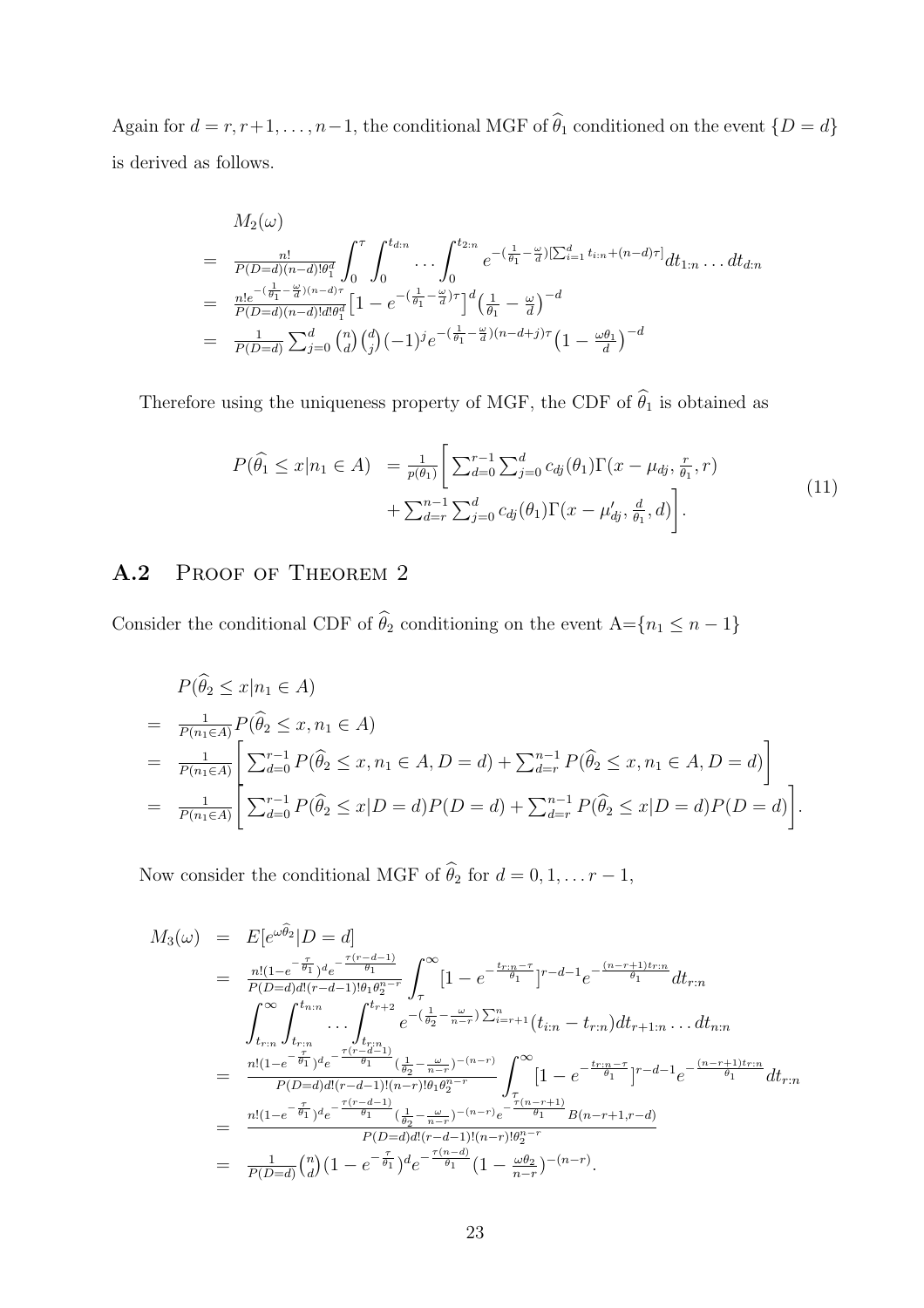Similarly the conditional MGF of  $\hat{\theta}_2$  for  $d = r, r + 1, \ldots, n - 1$  is derived as follows.

$$
M_3(\omega) = E[e^{\omega \hat{\theta}_2} | D = d]
$$
  
\n
$$
= E[e^{\frac{\omega}{n-d} \sum_{i=d+1}^n (t_{i:n} - \tau)} | D = d]
$$
  
\n
$$
= \frac{n!(1 - e^{-\frac{\tau}{\theta_1}})^d e^{-\frac{\tau(n-d)}{\theta_1}}}{P(D = d) d! \theta_2^{(n-d)}} \int_{\tau}^{\infty} \dots \int_{\tau}^{t_{d+3:n}} \int_{\tau}^{t_{d+2:n}} e^{-\left(\frac{1}{\theta_2} - \frac{\omega}{n-d}\right) \sum_{i=d+1}^n (t_{i:n} - \tau)} dt_{d+1:n} \dots dt_{n:n}
$$
  
\n
$$
= \frac{1}{P(D = d)} {n \choose d} (1 - e^{-\frac{\tau}{\theta_1}})^d e^{-\frac{\tau(n-d)}{\theta_1}} (1 - \frac{\omega \theta_2}{n-d})^{-(n-d)}.
$$

Therefore using the uniqueness property of MGF, the CDF of  $\widehat{\theta}_2$  is obtained as

$$
P(\widehat{\theta}_2 \le x | n_1 \in A) = \frac{1}{p(\theta_1)} \Bigg[ \sum_{d=0}^{r-1} c_d(\theta_1) \Gamma(x, \frac{n-r}{\theta_2}, n-r) + \sum_{d=r}^{n-1} c_d(\theta_1) \Gamma(x, \frac{n-d}{\theta_2}, n-d) \Bigg].
$$
\n(12)

### A.3 PROOF OF LEMMA 1

To establish that  $P_{\theta_1}(\theta_1 \leq x | n_1 \in A)$  is a decreasing function of  $\theta_1$ , we use the three monotonic lemmas as given in Balakrishnan and Iliopoulos [6, 7]. In our case we investigate whether each of the three lemmas holds true or not. For  $x > 0$ , the distribution function of  $\widehat{\theta}_1$  can be written as,

$$
P_{\theta_1}(\hat{\theta}_1 \le x | n_1 \in A) = \sum_{d=0}^{n-1} P[\hat{\theta}_1 \le x | D = d, n_1 \in A] P(D = d | n_1 \in A)
$$
  
= 
$$
\sum_{d=0}^{r-1} P[\hat{\theta}_1 \le x | D = d, n_1 \in A] P(D = d | n_1 \in A)
$$
  
+ 
$$
\sum_{d=r}^{n-1} P[\hat{\theta}_1 \le x | D = d, n_1 \in A] P(D = d | n_1 \in A).
$$
 (13)

Note that for  $d = 0, 1, \ldots, r-1$ , the event  $\{D = d\} \subset \{n_1 \in A\}$  and for  $d = r, r+1, \ldots, n-1$ , the event  $\{D = d\} = \{n_1 \in A\}$ . Thus equation (13) becomes,

$$
P_{\theta_1}(\hat{\theta}_1 \le x | n_1 \in A) = \frac{1}{P(n_1 \in A)} \Big[ \sum_{d=0}^{r-1} P[\hat{\theta}_1 \le x | D = d] P(D = d) + \sum_{d=r}^{n-1} P[\hat{\theta}_1 \le x | D = d] P(D = d) \Big]
$$
\n(14)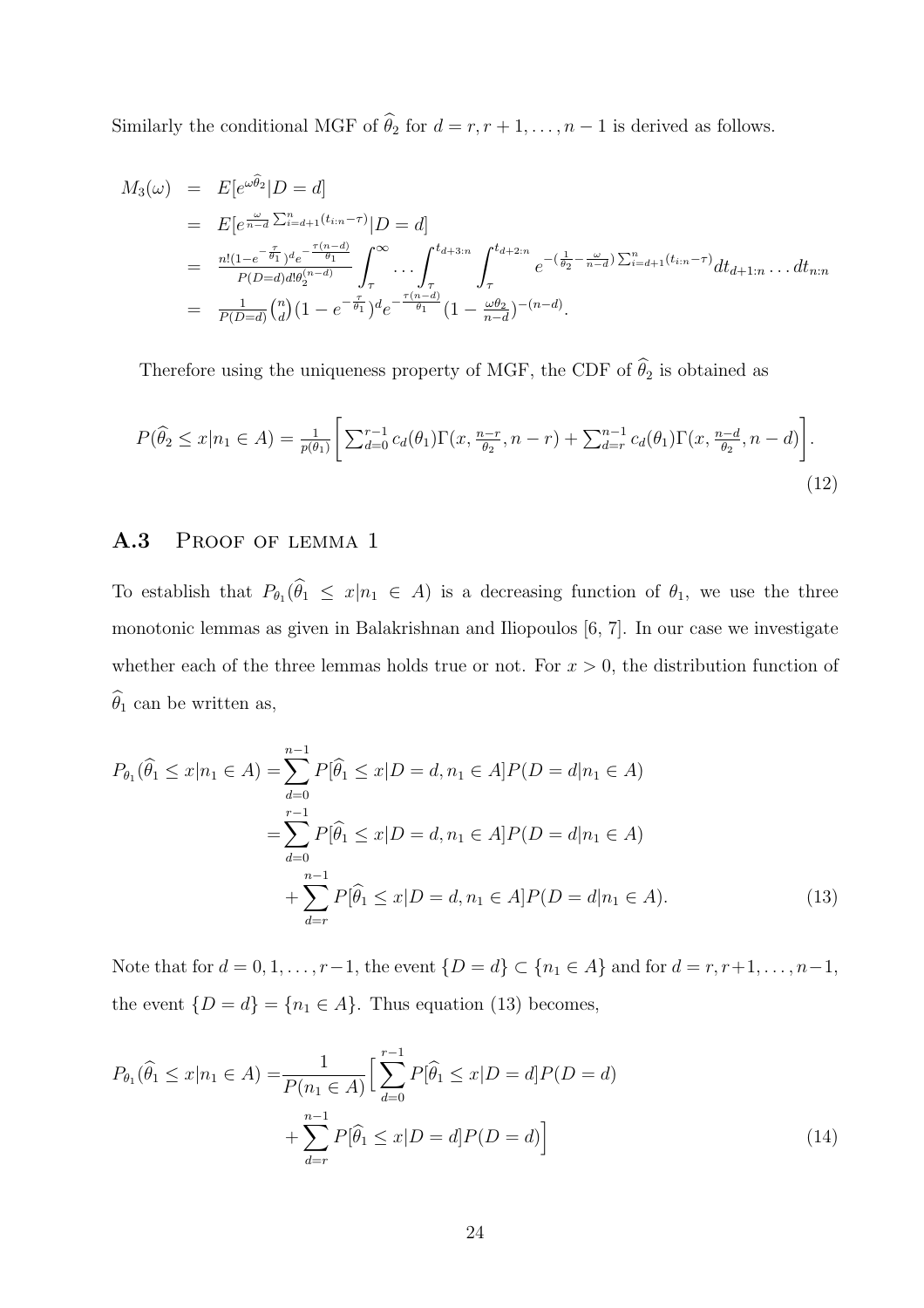or equivalently,

$$
P_{\theta_1}(\hat{\theta}_1 > x | n_1 \in A) = \frac{1}{P(n_1 \in A)} \Big[ \sum_{d=0}^{r-1} P[\hat{\theta}_1 > x | D = d] P(D = d) + \sum_{d=r}^{n-1} P[\hat{\theta}_1 > x | D = d] P(D = d) \Big]. \tag{15}
$$

This is the same representation as given in Balakrishnan and Iliopoulos [6, 7]. Note that  $P(n_1 \in A) = 1 - (1 - e^{-\frac{T}{\theta}})^n$  which is increasing function of  $\theta_1$  and hence  $\frac{1}{P(n_1 \in A)}$  is decreasing function of  $\theta_1$ .

#### Lemma (M-1)

Case-1: 
$$
d \in \{0, 1, ..., r-1\}
$$
  

$$
\widehat{\theta}_1 = \frac{\sum_{i=1}^{r-1} X_{i:n} + (n-r+1)X_{r:n}}{r}.
$$

Clearly,  $\sum_{i=1}^{r-1} X_{i:n} + (n-r+1)X_{r:n} = \sum_{i=1}^{d} X_{i:n} + \sum_{i=d+1}^{r-1} X_{i:n} + (n-r+1)X_{r:n}$ . Before we proceed further it is evident that given  $d \in \{0, 1, \ldots, r-1\}$ , the random variables  $\{X_{i:n},\ldots,X_{d:n}\}\stackrel{\mathrm{d}}{=} \{U_{i:d},\ldots,U_{d:d}\}\$  where,  $U_1,\ldots,U_d$  are right truncated at time point T, *iid* exponential random variable with mean  $\theta_1$  and the random variables  $\{X_{d+1:n}, \ldots, X_{r:n}\}\stackrel{\text{d}}{=}$  ${V_{1:n-d}, \ldots, V_{r-d:n-d}}$  where,  $V_1, \ldots, V_{n-d}$  are left truncated at time point T, *iid* exponential random variable with mean  $\theta_1$ . Hence  $\sum_{i=1}^d X_{i:n} + \sum_{i=d+1}^{r-1} X_{i:n} + (n-r+1)X_{r:n} \stackrel{\text{d}}{=} \sum_{i=1}^d U_{i:d} +$  $\sum_{i=1}^{r-d-1} V_{i:n-d} + (n-r+1)V_{r-d:n-d}$ . Since both left and right truncated exponential random variables are stochastically increasing in  $\theta_1$ , their sum is also stochastically increasing in  $\theta_1$ and hence for  $d \in \{0, 1, \ldots, r-1\}$ , conditional distribution of  $\hat{\theta}_1$ , given  $D = d$  is stochastically increasing in  $\theta_1$ .

Case-2: 
$$
d \in \{r, r+1, ..., n-1\}
$$
  

$$
\widehat{\theta}_1 = \frac{\sum_{i=1}^{d} X_{i:n} + (n-d)T}{d}.
$$

As before it is noted that given  $d \in \{r, r+1, \ldots, n-1\}$ ,  $\{X_{1:n}, \ldots, X_{d:n}\}\stackrel{\mathrm{d}}{=} \{U_{1:d}, \ldots, U_{d:d}\}$ with the same random variable U as defined above. Thus  $\sum_{i=1}^{d} X_{i:n} + (n-d)T \stackrel{\text{d}}{=} \sum_{i=1}^{d} U_{i:d} +$  $(n - d)T$  and this is stochastically increasing in  $\theta_1$ . Hence for  $d \in \{r, r + 1, \ldots, n - 1\}$ 1}, conditional distribution of  $\hat{\theta}_1$ , given  $D = d$  is stochastically increasing in  $\theta_1$ .

#### Lemma (M-2)

Case-1:  $d \in \{0, 1, \ldots, r-1\}$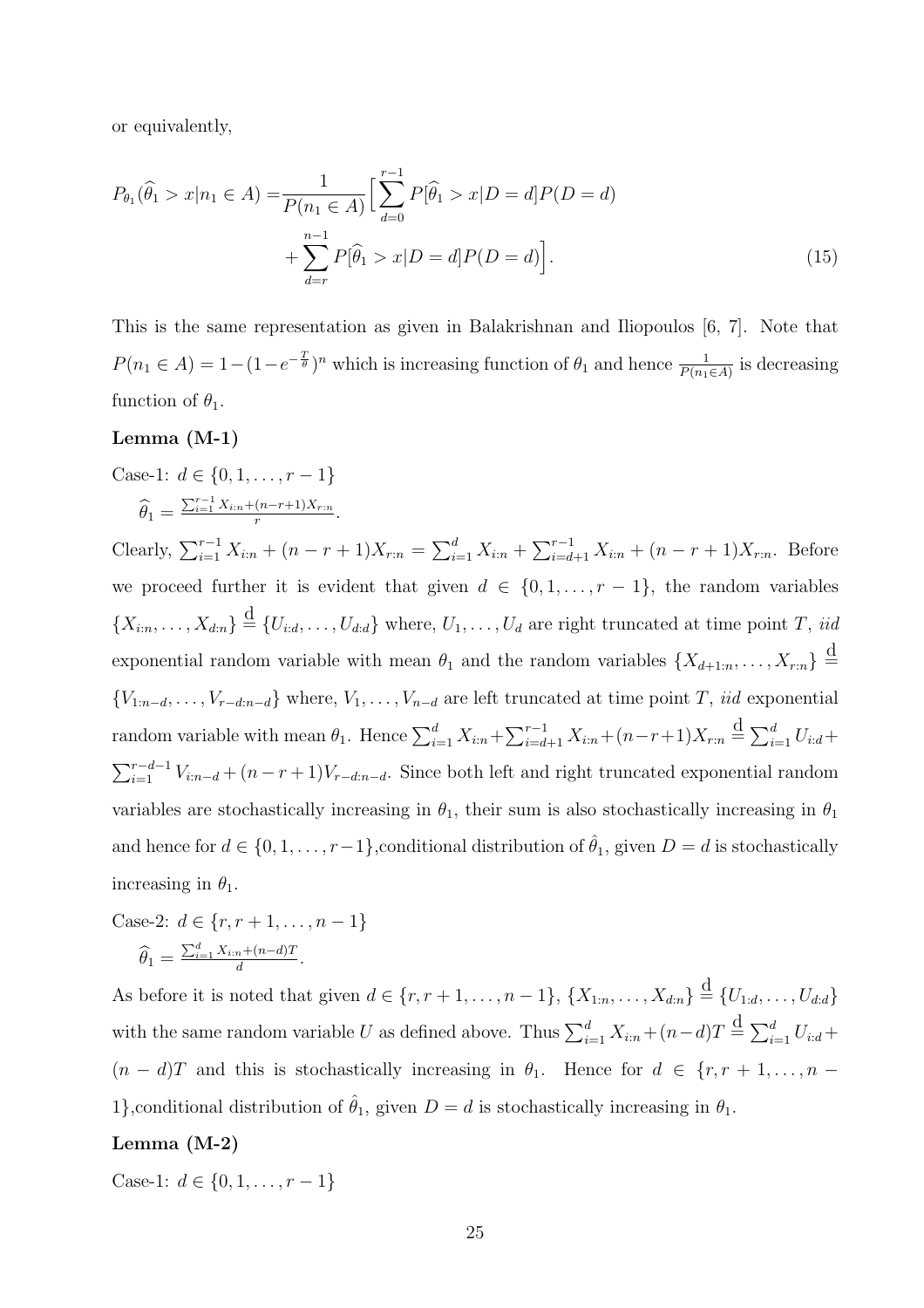Note that for  $d \in \{0, 1, \ldots, r-2\}$  it is clear,  $(\widehat{\theta}_1|D = d) - (\widehat{\theta}_1|D = d+1) = 0$ . When  $d = r - 1$ , then  $(\widehat{\theta}_1 | D = r - 1) - (\widehat{\theta}_1 | D = r) \stackrel{\text{d}}{=} \frac{\sum_{i=1}^{r-1} X_{i:n} + (n-r+1)X_{r:n}}{r} - \frac{\sum_{i=1}^{r} X_{i:n} + (n-r)T}{r}$  $\frac{1}{r}$  +  $\frac{(n-r)T}{r} \stackrel{\text{d}}{=}$  $\frac{\sum_{i=1}^{r-1} U_{i:r-1}+(n-r+1)V_{1:n-r+1}}{r} - \frac{\sum_{i=1}^{r} U_{i:r}+(n-d)T}{r}$  $\frac{r^{(r+1)}+r^{(n-a)/2}}{r}$ , where  $U_{i:r-1}$  and  $V_{1:n-r+1}$  are same as defined in Lemma (M-1). Clearly for  $i = 1, 2, \ldots, r - 1$ ,  $U_{i:r-1} \ge U_{i:r}$  and  $U_{r:r} \le T \le V_{1:n-r+1}$ . Thus  $(\widehat{\theta}_1|D = r - 1) - (\widehat{\theta}_1|D = r) \ge 0$  and hence for  $d \in \{0, 1, \ldots, r - 1\}$ , conditional distribution of  $\hat{\theta}_1$ , given  $D = d$  is stochastically decreasing in d. Case-2:  $d \in \{r, r+1, \ldots, n-1\}$ 

$$
(\hat{\theta}_1|D = d) - (\hat{\theta}_1|D = d+1) \stackrel{d}{=} \frac{\sum_{i=1}^d X_{i:n} + (n-d)T}{d} - \frac{\sum_{i=1}^{d+1} X_{i:n} + (n-d-1)T}{d+1} \stackrel{d}{=} \frac{\sum_{i=1}^d U_{i:n} + (n-d)T}{d} - \frac{\sum_{i=1}^{d+1} U_{i:n} + (n-d-1)T}{d+1} \ge \frac{\sum_{i=1}^d U_{i:n} + (n-d)T}{d+1} - \frac{\sum_{i=1}^{d+1} U_{i:n} + (n-d-1)T}{d+1} = \frac{T - U_{d+1:n}}{d+1} \ge 0.
$$
 Thus for  $d \in \{r, r+1, \ldots, n-1\}$ , conditional distribution of  $\hat{\theta}_1$ , given  $D = d$  is stochastically decreasing in  $d$ .

#### Lemma (M-3)

Note that D is a binomial random variable with parameters  $n,(1-exp(-\frac{T}{\theta})$  $\frac{T}{\theta_1}$ ). Let us consider  $\theta \leq \theta_1'$  $\int_1$ . Then we have,

$$
\frac{P_{\theta_1}(D=d)}{P_{\theta'_1}(D=d)} \propto \left[\frac{\exp(\frac{T}{\theta_1})-1}{\exp(\frac{T}{\theta'_1})-1}\right]^d.
$$

This is increasing in d. Thus D has the monotone likelihood ratio property with respect to  $\theta_1$ and hence D is stochastically decreasing in  $\theta_1$ . Thus all the three lemmas are established and hence  $\sum^{n-1}$  $\sum_{d=0}^{n-1} P[\widehat{\theta}_1 > x | D = d] P(D = d)$  is increasing function of  $\theta_1$ . Hence  $\sum_{d=0}^{n-1}$  $\sum_{d=0} P[\theta_1 < x | D]$  $dP(D = d)$  is decreasing function of  $\theta_1$ . Thus using the fact that  $\frac{1}{P(n_1 \in A)}$  is decreasing function of  $\theta_1$ , we have for  $\theta_1 \leq \theta'_1$  $T_1, P_{\theta_1}(\theta_1 \leq x | n_1 \in A) \geq P_{\theta_1'}$  $\sum_{1} (\theta_1 \leq x | n_1 \in A).$ 

#### A.4 PROOF OF LEMMA 2

Note that,

$$
\Gamma(x, \frac{n-r}{\theta_2}, n-r) = \frac{\frac{n-r}{\theta_2}n-r}{\Gamma(n-r)} \int_0^x e^{-\frac{(n-r)t}{\theta_2}} t^{n-r-1} dt
$$
  
=  $\frac{1}{\Gamma(n-r)} \int_0^{(n-r)x/\theta_2} e^{-u} u^{n-r-1} du.$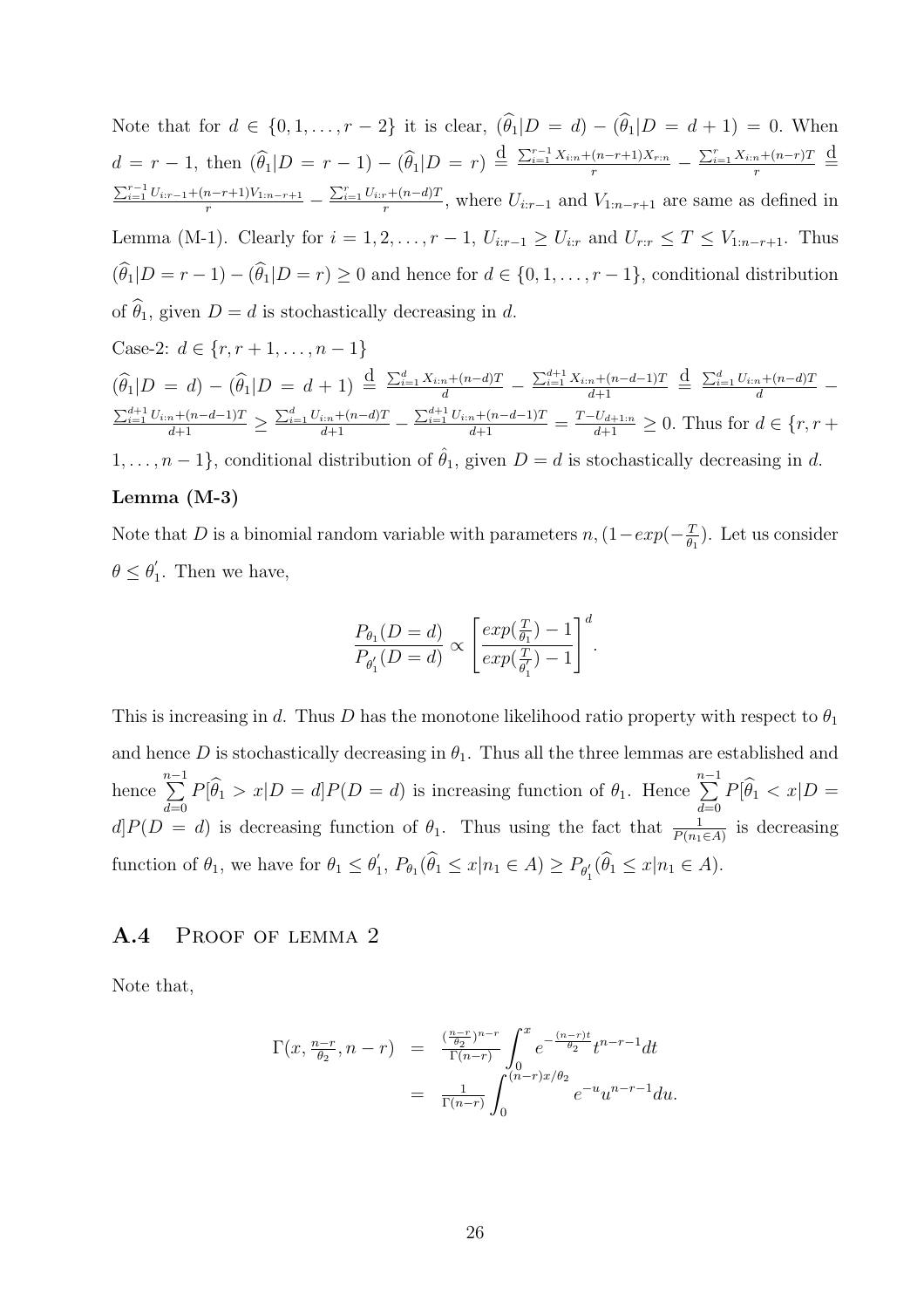Clearly, the above function is a decreasing function of  $\theta_2$ . Similarly, for  $d = r, r+1, \ldots, n-1$ ,  $\Gamma(x, \frac{n-d}{\theta_2}, n-d)$  is a decreasing function of  $\theta_2$ . Hence for any  $x > 0$ ,  $P(\hat{\theta}_2 \le x | n_1 \in A)$  is a decreasing function of  $\theta_2$ .

#### A.5 PROOF OF LEMMA 3

Proceeding similarly as in Appendix A.4 it is immediate that  $\Gamma(x-\mu_{dj},\frac{r}{\theta},\frac{r}{\theta})$  $\frac{r}{\theta_1}$ ,  $r$ ) =  $\frac{1}{\Gamma r}$ r  $\int$ 0  $e^{-u}u^{r-1}du$  $\rightarrow 0$  as  $\theta \rightarrow \infty$ . Similarly,  $\Gamma(x-\mu_{dj}^{\prime}, \frac{d}{\theta_1})$  $\frac{d}{\theta_1}, d$ ) =  $\frac{1}{\Gamma d}$ d  $\int$ 0  $e^{-u}u^{d-1}du \to 0$  as  $\theta \to \infty$ . Also  $p(\theta_1) \to 1$ as  $\theta_1 \to \infty$ . Hence  $P(\widehat{\theta}_1 \leq x | n_1 \in A) \to 0$  as  $\theta_1 \to \infty$ .

When  $\theta_1 \rightarrow 0$ , we have the following observations,

(i)  $\Gamma(x-\mu_{dj},\frac{r}{\theta_1})$  $\frac{r}{\theta_1}, r) \rightarrow 1.$ (ii)  $\Gamma(x-\mu_{dj}^{\prime},\frac{d}{\theta_1})$  $\frac{d}{\theta_1}, d) \to 1.$ 

Hence,

$$
\lim_{\theta_1 \to 0} P(\widehat{\theta}_1 \le x | n_1 \in A) = \lim_{\theta_1 \to 0} \frac{1}{p(\theta_1)} \left[ \sum_{d=0}^{r-1} \sum_{j=0}^d c_{dj}(\theta_1) + \sum_{d=r}^{n-1} \sum_{j=0}^d c_{dj}(\theta_1) \right] = \lim_{\theta_1 \to 0} \frac{p(\theta_1)}{p(\theta_1)} = 1.
$$

Similar way leads to the establishment of the fact that

$$
\lim_{\theta_2 \to \infty} P(\widehat{\theta}_2 \le x | n_1 \in A) = 0
$$

and

$$
\lim_{\theta_2 \to 0} P(\widehat{\theta}_2 \le x | n_1 \in A) = 1.
$$

# A.6 Expected experimental time of an exponential simple SSLT **EXPERIMENT**

Here we want to calculate  $E(T_{n:n})$ , where  $t_{i:n}$  for  $i = 1, 2, ..., n$  be the *i*-th order observation coming from the experiment. Note that, for  $x > 0$ , the distribution function of  $T_{n:n}$  can be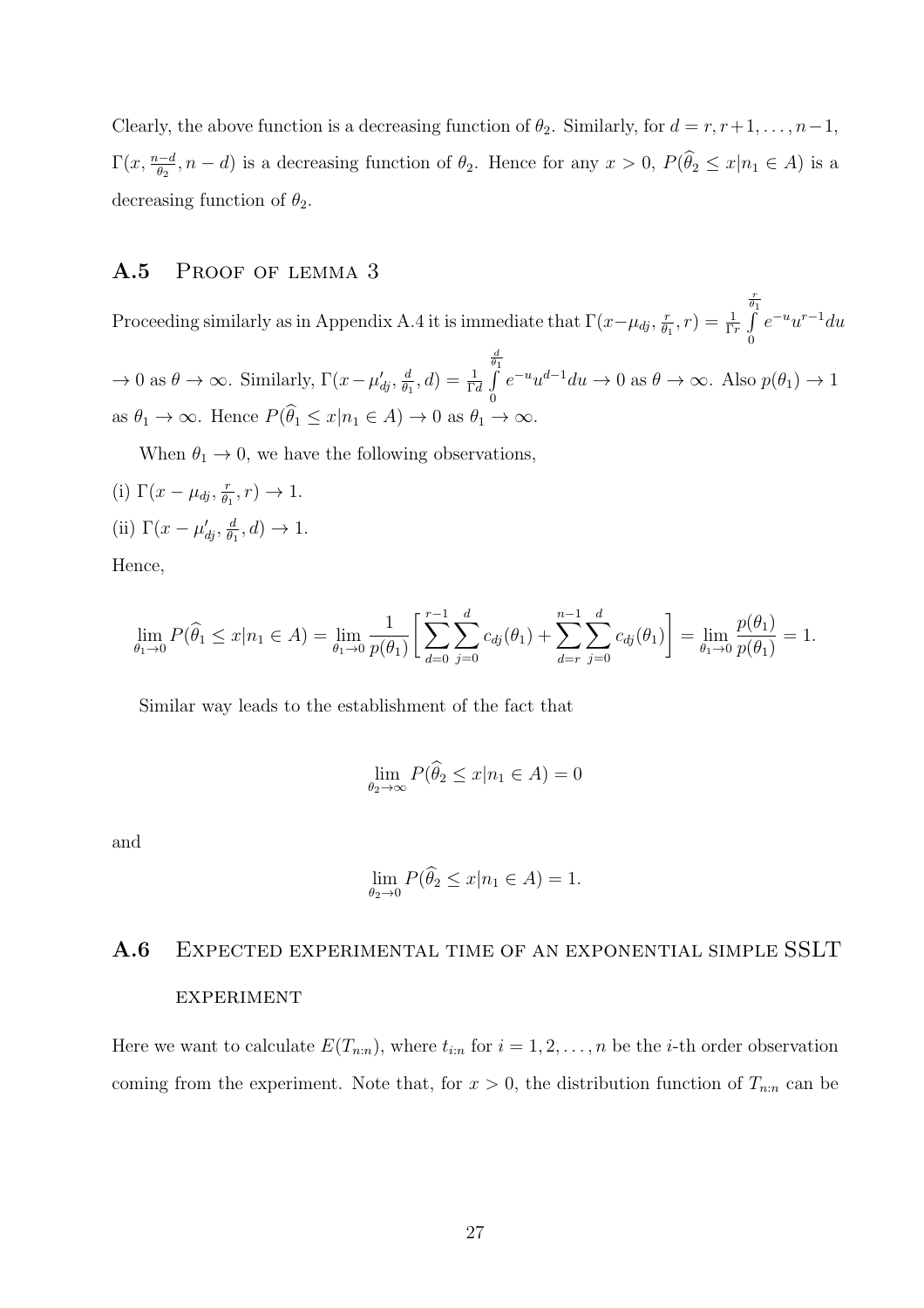written as,

$$
P(T_{n:n} \le x) = P(T_{n:n} \le x, \tau < T_{r:n}) + P(T_{n:n} \le x, T_{r:n} < \tau) \tag{16}
$$

We calculate the two probabilities of right hand side of Equation  $(16)$  separately. Note that, for  $x < \tau$ ,

$$
P(T_{n:n} \le x, \tau < T_{r:n}) = P(T_{n:n} \le x < \tau < T_{r:n}) = 0 \tag{17}
$$

and,

$$
P(T_{n:n} \le x, T_{r:n} < \tau)
$$
\n
$$
= P(T_{r:n} < T_{n:n} \le x < \tau)
$$
\n
$$
= \int_0^x \int_0^{t_n} \dots \int_0^{t_2} n! \left(\frac{1}{\theta_1}\right)^n e^{-\frac{1}{\theta_1} \sum_{i=1}^n t_i} dt_1 \dots dt_{n-1} dt_n
$$
\n
$$
= \left[1 - e^{-\frac{x}{\theta_1}}\right]^n. \tag{18}
$$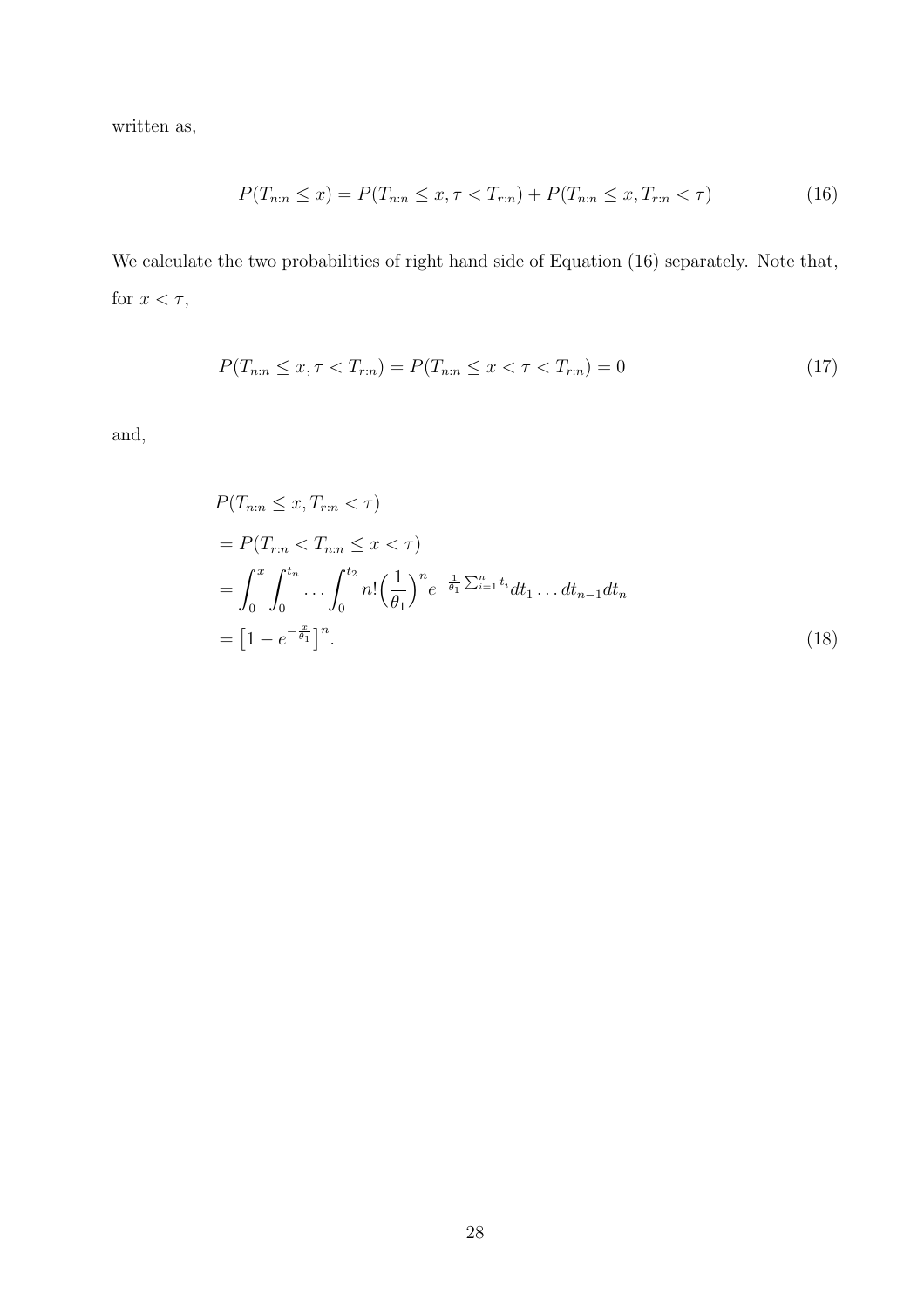For  $x > \tau$ ,

$$
P(T_{n:n} \leq x, \tau < T_{r:n})
$$
\n
$$
= P(\tau < T_{r:n} < T_{n:n} \leq x)
$$
\n
$$
= n! \left(\frac{1}{\theta_1}\right)^r \left(\frac{1}{\theta_2}\right)^{n-r} \left[\int_0^{t_r} \cdots \int_0^{t_2} e^{-\frac{1}{\theta_1} \sum_{i=1}^{r-1} t_i} dt_1 \cdots dt_{r-1} \int_{t_r}^x \cdots \int_{t_r}^{t_{r+1}} e^{-\frac{1}{\theta_2} \sum_{i=r+1}^n (t_i - t_r)} dt_{r+1} \cdots dt_n \right] e^{-\frac{1}{\theta_1}(n-r+1)t_r} dt_r
$$
\n
$$
= n! \left(\frac{1}{\theta_1}\right) \left(\frac{1}{\theta_2}\right) \frac{1}{(\tau-1)!(n-r)!} \left[\left(\frac{1}{\theta_1}\right)^{r-1} (r-1)! \int_0^{t_r} \cdots \int_0^{t_2} e^{-\frac{1}{\theta_1} \sum_{i=1}^{r-1} t_i} dt_1 \cdots dt_{r-1} \int_{t_r}^x \cdots \int_{t_r}^{t_{r+1}} \left(\frac{1}{\theta_2}\right)^{n-r} (n-r)! e^{-\frac{1}{\theta_2} \sum_{i=r+1}^{n} (t_i - t_r)} dt_{r+1} \cdots dt_n \right] e^{-\frac{1}{\theta_1}(n-r+1)t_r} dt_r
$$
\n
$$
= r \binom{n}{r} \left(\frac{1}{\theta_1}\right) \left(\frac{1}{\theta_2}\right) \int_{\tau}^x \left[1 - e^{-\frac{t_r}{\theta_1}}\right]^{r-1} \left[1 - e^{-\frac{1}{\theta_2}(x-t_r)}\right]^{n-r} dt_r
$$
\n
$$
= r \binom{n}{r} \left(\frac{1}{\theta_1}\right) \left(\frac{1}{\theta_2}\right) \sum_{i=0}^{r-1} \sum_{j=0}^{n-r} e^{-\frac{i}{\theta_2}x} \binom{r-1}{i} \binom{n-r}{j} (-1)^{i+j} \int_{\tau}^x e^{-\left(\frac{i}{\theta_1} - \frac{i}{\theta_2}\right)t_r} dt_r
$$

$$
P(T_{n:n} \le x, T_{r:n} < \tau) = P(T_{r:n} < \tau < T_{n:n} \le x) + P(T_{r:n} < T_{n:n} < \tau < x) \tag{20}
$$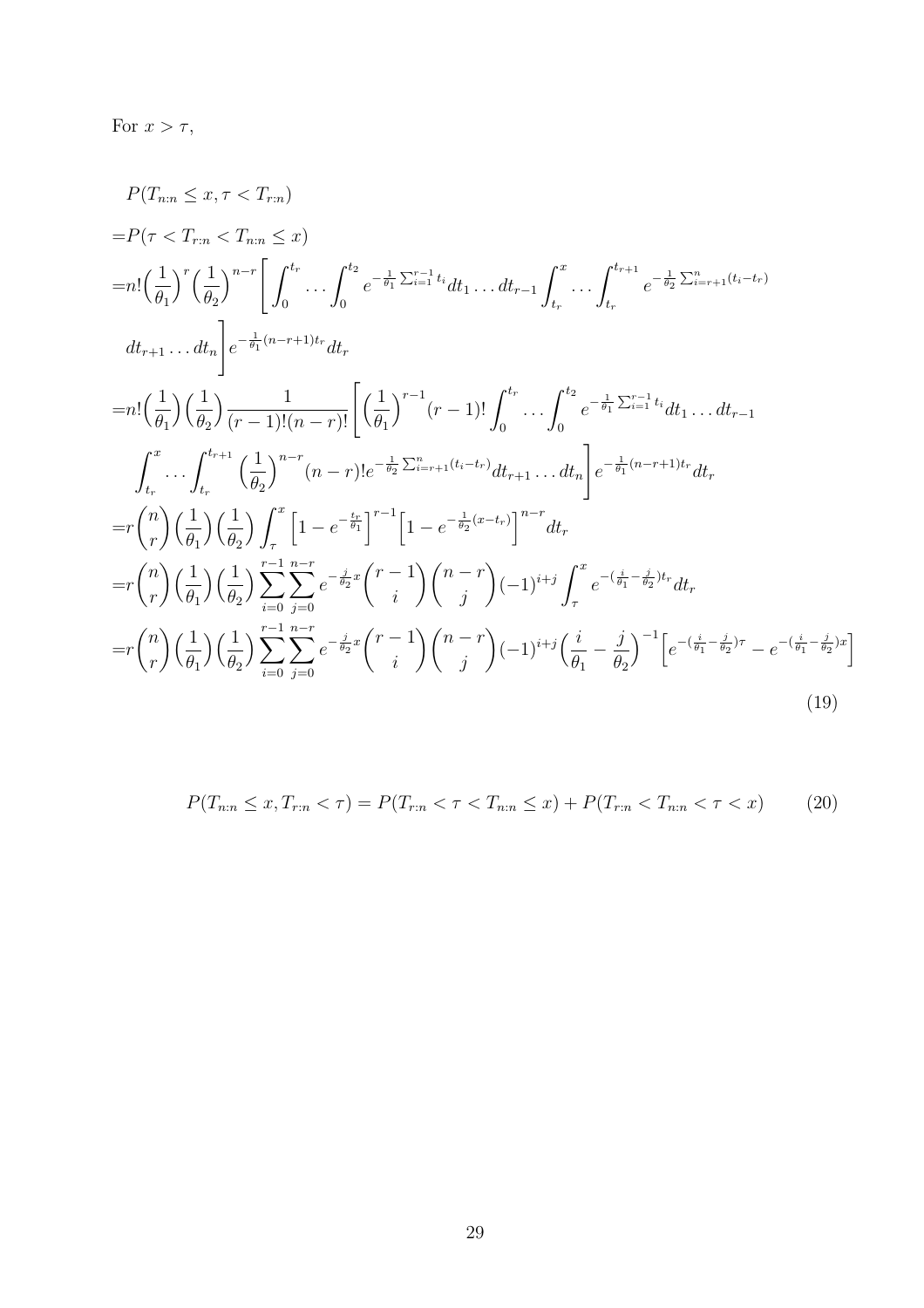Now,

$$
P(T_{r:n} < \tau < T_{n:n} \leq x)
$$
\n
$$
= \sum_{d=r}^{n-1} P(T_{r:n} < \tau < T_{n:n} \leq x, D = d)
$$
\n
$$
= \sum_{d=r}^{n-1} n! \left(\frac{1}{\theta_1}\right)^d \left(\frac{1}{\theta_2}\right)^{n-d} \int_0^\tau \dots \int_0^{t_2} e^{-\frac{1}{\theta_1} \left[\sum_{i=1}^d t_i + (n-d)\tau\right]} dt_1 \dots dt_d \times
$$
\n
$$
\int_{\tau}^x \dots \int_{\tau}^{t_{d+2}} e^{-\frac{1}{\theta_2} \sum_{i=d+1}^n (t_i - \tau)} dt_{d+1} \dots dt_n
$$
\n
$$
= \sum_{d=r}^{n-1} n! \frac{1}{d!(n-d)!} d! \left(\frac{1}{\theta_1}\right)^d \int_0^\tau \dots \int_0^{t_2} e^{-\frac{1}{\theta_1} \left[\sum_{i=1}^d t_i + (n-d)\tau\right]} dt_1 \dots dt_d \times
$$
\n
$$
(n-d)! \left(\frac{1}{\theta_2}\right)^{n-d} \int_{\tau}^x \dots \int_{\tau}^{t_{d+2}} e^{-\frac{1}{\theta_2} \sum_{i=d+1}^n (t_i - \tau)} dt_{d+1} \dots dt_n
$$
\n
$$
= \sum_{d=r}^{n-1} {n \choose d} \left[1 - e^{-\frac{\tau}{\theta}}\right]^d e^{-\frac{\tau}{\theta_1}(n-d)} \left[1 - e^{-\frac{x-\tau}{\theta_2}}\right]^{n-d} \tag{21}
$$

$$
P(T_{r:n} < T_{n:n} < \tau < x)
$$
\n
$$
= \int_0^\tau \int_0^{t_n} \cdots \int_0^{t_2} n! \left(\frac{1}{\theta_1}\right)^n e^{-\frac{1}{\theta_1} \sum_{i=1}^n t_i} dt_1 \dots dt_{n-1} dt_n
$$
\n
$$
= \left[1 - e^{-\frac{\tau}{\theta_1}}\right]^n. \tag{22}
$$

Thus from equations (17, 18, 19, 21, 22) we find that the distribution function of  $T_{n:n}$  at the point  $x > 0$  as,

$$
G(x) = P(T_{n:n} \le x) = \begin{cases} G_1(x) & \text{if } 0 < x < \tau, \\ G_2(x) & \text{if } \tau < x. \end{cases}
$$
 (23)

where,

$$
G_1(x) = \left[1 - e^{-\frac{x}{\theta_1}}\right]^n \tag{24}
$$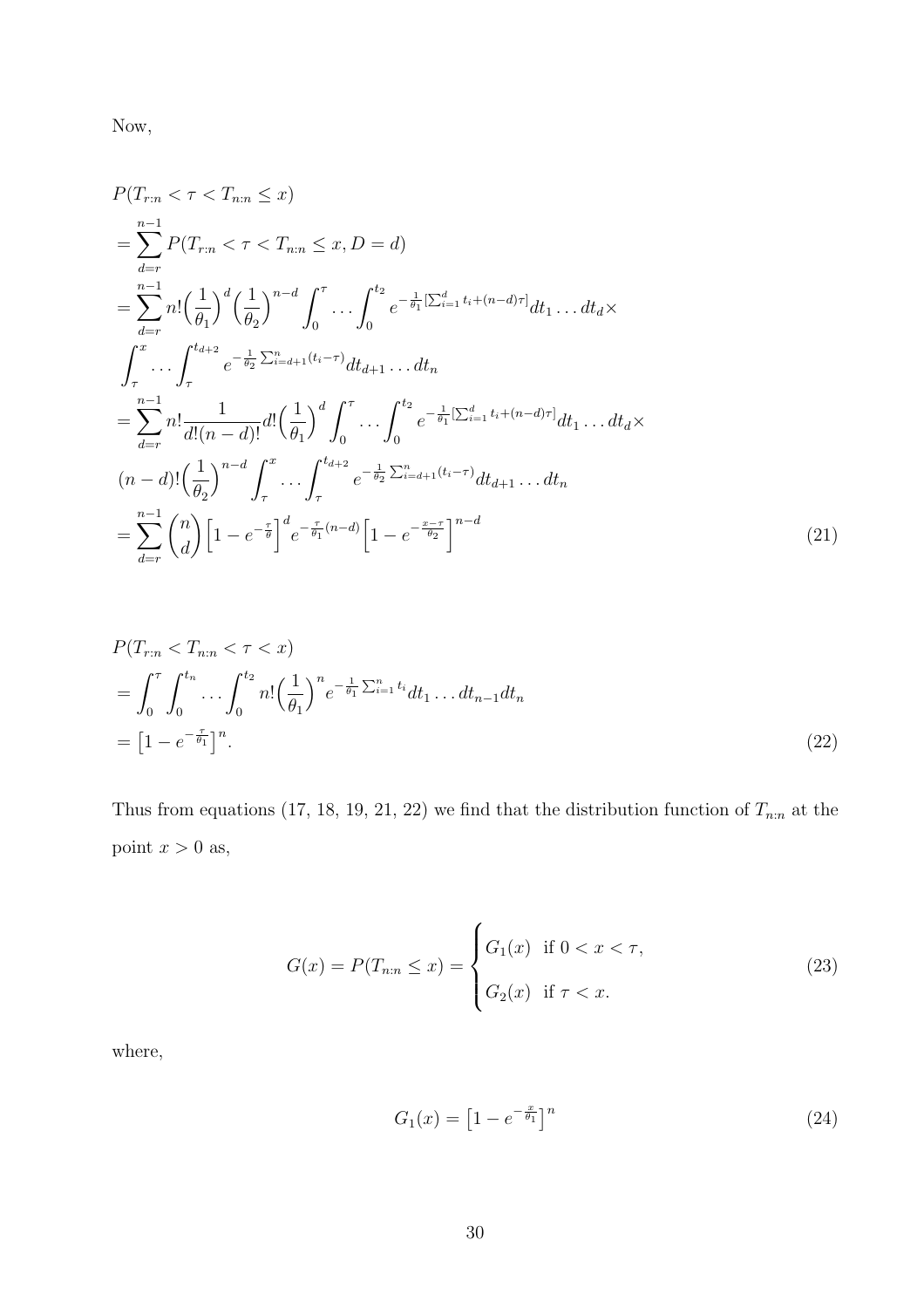and

$$
G_2(x) = r \binom{n}{r} \left(\frac{1}{\theta_1}\right) \left(\frac{1}{\theta_2}\right) \sum_{i=0}^{r-1} \sum_{j=0}^{n-r} e^{-\frac{j}{\theta_2}x} \binom{r-1}{i} \binom{n-r}{j} \left(\frac{i}{\theta_1} - \frac{j}{\theta_2}\right)^{-1} (-1)^{i+j} \times
$$
  
\n
$$
\left[e^{-(\frac{i}{\theta_1} - \frac{j}{\theta_2})\tau} - e^{-(\frac{i}{\theta_1} - \frac{j}{\theta_2})x}\right] + \sum_{d=r}^{n-1} \binom{n}{d} e^{-\frac{\tau}{\theta_1}(n-d)} \left[1 - e^{-\frac{\tau}{\theta_1}}\right]^d \left[1 - e^{-\frac{x-\tau}{\theta_2}}\right]^{n-d} +
$$
  
\n
$$
\left[1 - e^{-\frac{\tau}{\theta_1}}\right]^n
$$
\n(25)

Hence the density function of  $T_{n:n}$  at the point  $0 < x < \tau$  is obtained as,

$$
g(x) = \frac{d}{dx}G(x) = \begin{cases} g_1(x) & \text{if } 0 < x < \tau, \\ g_2(x) & \text{if } \tau < x. \end{cases}
$$
 (26)

where,

$$
g_1(x) = \frac{d}{dx}G_1(x) = \frac{n}{\theta_1} \left[1 - e^{-\frac{x}{\theta_1}}\right]^{n-1} e^{-\frac{x}{\theta_1}}
$$
(27)

and

$$
g_2(x) = \frac{d}{dx} G_2(x)
$$
  
=  $r \binom{n}{r} \left(\frac{1}{\theta_1}\right) \left(\frac{1}{\theta_2}\right) \sum_{i=0}^{r-1} \sum_{j=0}^{n-r} \binom{r-1}{i} \binom{n-r}{j} \left(\frac{i}{\theta_1} - \frac{j}{\theta_2}\right)^{-1} (-1)^{i+j} \times$   

$$
\left[\frac{i}{\theta_1} e^{-\frac{i}{\theta_1}x} - \frac{j}{\theta_2} e^{-\frac{j}{\theta_2}x - (\frac{i}{\theta_1} - \frac{j}{\theta_2})\tau}\right] + \sum_{d=r}^{n-1} \binom{n}{d} \frac{n-d}{\theta_2} e^{-\frac{\tau}{\theta_1}(n-d)} \left[1 - e^{-\frac{\tau}{\theta_1}}\right]^d \times
$$
  

$$
\left[1 - e^{-\frac{x-\tau}{\theta_2}}\right]^{n-d-1} e^{-\frac{x-\tau}{\theta_2}}.
$$
 (28)

Hence,  $E(T_{n:n}) = \int_0^{\tau} x g_1(x) dx + \int_{\tau}^{\infty} x g_2(x) dx$ . We find these two integrals separately.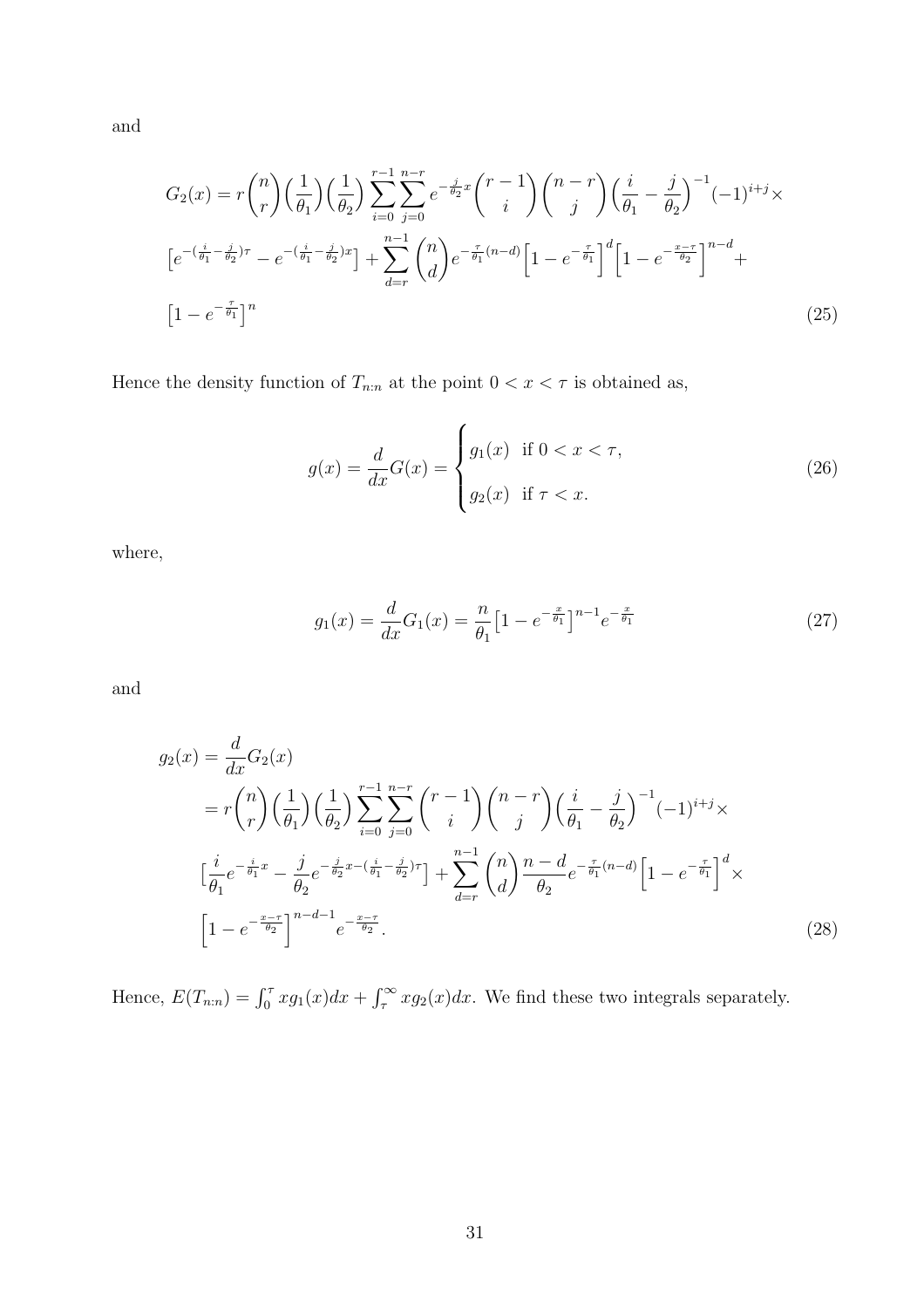$$
\int_{0}^{\tau} x g_{1}(x) dx
$$
\n
$$
= \int_{0}^{\tau} n \frac{x}{\theta_{1}} \left[ 1 - e^{-\frac{x}{\theta_{1}}} \right]^{n-1} e^{-\frac{x}{\theta_{1}}} dx
$$
\n
$$
= n \sum_{i=0}^{n-1} {n-1 \choose i} (-1)^{i} \int_{0}^{\tau} \frac{x}{\theta_{1}} e^{-\frac{x}{\theta_{1}}(i+1)} dx
$$
\n
$$
= \sum_{i=0}^{n-1} {n \choose i+1} (-1)^{i} \frac{\theta_{1}}{(i+1)^{2}} \Gamma(\frac{\tau}{\theta_{1}}(i+1), 1, 2)
$$
\n(29)

$$
\int_{\tau}^{\infty} x g_2(x) dx
$$
\n
$$
= r {n \choose r} \left(\frac{1}{\theta_1}\right) \left(\frac{1}{\theta_2}\right) \sum_{i=0}^{r-1} \sum_{j=0}^{n-r} {r-1 \choose i} {n-r \choose j} \left(\frac{i}{\theta_1} - \frac{j}{\theta_2}\right)^{-1} (-1)^{i+j} \times
$$
\n
$$
\left[\frac{i}{\theta_1} \int_{\tau}^{\infty} x e^{-\frac{i}{\theta_1}x} dx - \frac{j}{\theta_2} \int_{\tau}^{\infty} x e^{-\frac{j}{\theta_2}x - (\frac{i}{\theta_1} - \frac{j}{\theta_2})x} dx\right] + \sum_{d=r}^{n-1} {n \choose d} \frac{n-d}{\theta_2} e^{-\frac{\tau}{\theta_1}(n-d)} \times
$$
\n
$$
\left[1 - e^{-\frac{\tau}{\theta_1}}\right]^{d} \sum_{i=0}^{n-d-1} {n-d-1 \choose i} (-1)^i \int_{\tau}^{\infty} x e^{-\frac{x-\tau}{\theta_2}(i+1)} dx
$$
\n
$$
= r {n \choose r} \left(\frac{1}{\theta_1}\right) \left(\frac{1}{\theta_2}\right) \sum_{i=0}^{r-1} \sum_{j=0}^{n-r} {r-1 \choose i} {n-r \choose j} \left(\frac{i}{\theta_1} - \frac{j}{\theta_2}\right)^{-1} (-1)^{i+j} \times
$$
\n
$$
\left[\frac{\theta_1}{i} [1 - \Gamma(\frac{\tau}{\theta_1}, 1, 2)] - e^{-(\frac{i}{\theta_1} - \frac{j}{\theta_2})} \frac{\theta_2}{j} [1 - \Gamma(\frac{\tau}{\theta_2}, 1, 2)]\right] + \sum_{d=r}^{n-1} {n \choose d} \frac{n-d}{\theta_2} e^{-\frac{\tau}{\theta_1}(n-d)} \times
$$
\n
$$
\left[1 - e^{-\frac{\tau}{\theta_1}}\right]^{d} \sum_{i=0}^{n-d-1} {n-d-1 \choose i} (-1)^i e^{\frac{\tau}{\theta_2}(i+1)} \frac{\theta_2}{i+1} [1 - \Gamma(\frac{\tau}{\theta_2}(i+1), 1, 2)].
$$
\n(30)